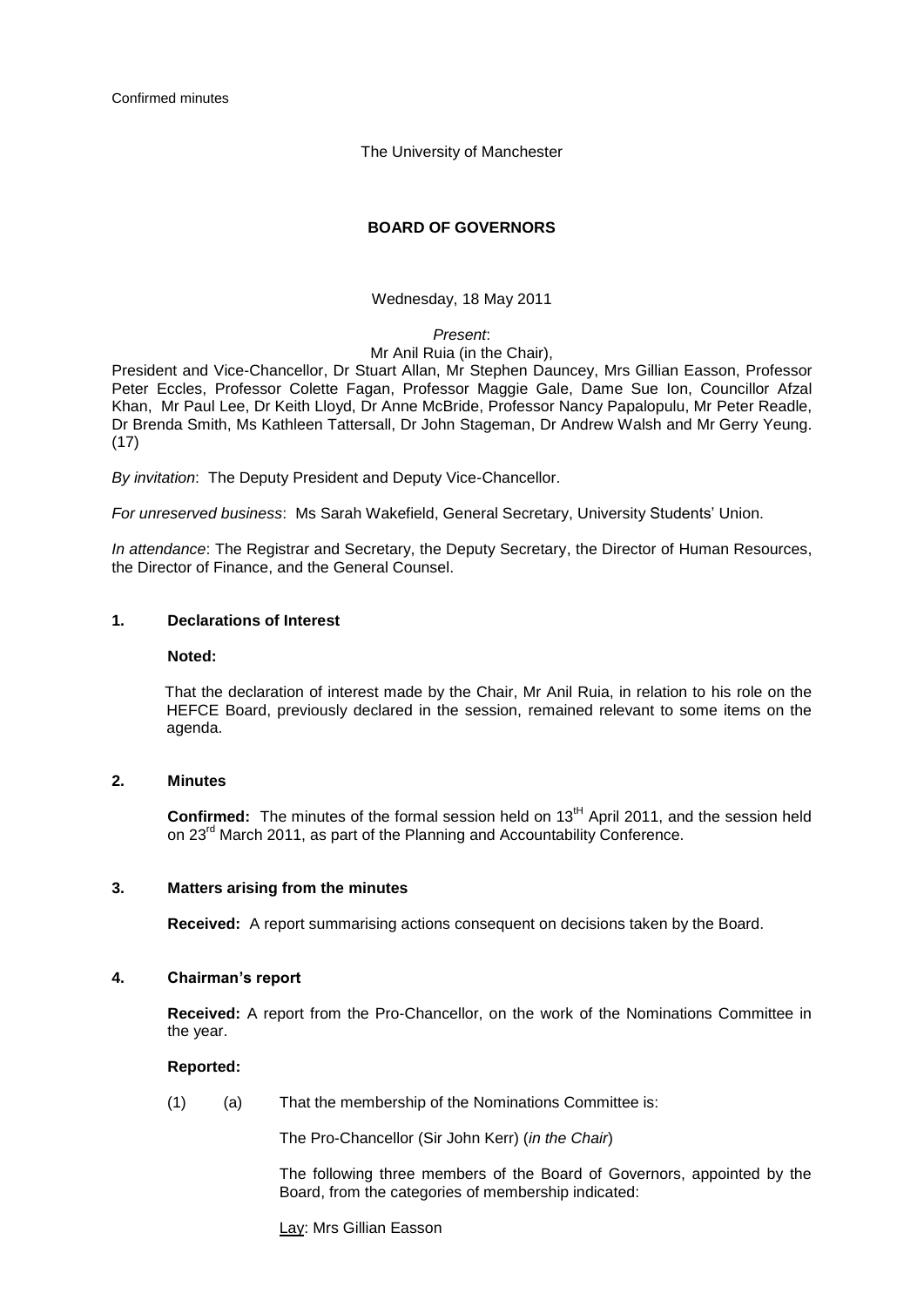Senate: Dr Stuart Allan Staff: Ms Debra Dickson

The following five lay members of the General Assembly, appointed by the Board on the nomination of the General Assembly:

Mrs Janet Pickering Mr Brian Clancy, JP Mrs Elizabeth France, CBE, FRSA Mr James Hancock Dr Ronald Catlow

- (b) That the Committee"s principal matters of business are:
	- to recommend to the Board of Governors appointments and re-appointments to Category 2 of the Board (lay members);
	- to recommend to the Board of Governors re-appointments to Category 3 of the General Assembly (lay or former members of the Board who are not otherwise members of the General Assembly);
	- to recommend to the Board of Governors appointments to Category 9 of the General Assembly (lay members appointed by the Board);
	- to recommend to the General Assembly co-optations to Category 10 of the General Assembly (members co-opted by the General Assembly);
	- to recommend to the General Assembly the appointment to be made to the office of Pro-Chancellor;
	- At regular intervals, to recommend to the Board on the representation afforded by the sponsoring organisations within Categories 5 through 8 of the General Assembly. The exercise was last conducted in 2008 and will be repeated in 2012.

The report provided the Committee"s recommendations to the Board of Governors for appointments and re-appointments to the Board of Governors in Category 2 and appointments and re-appointments to the General Assembly in Categories 3 and 9.

- (2) That to assist it in these tasks, the Committee received:
	- statements of appointments terminating on 31 August 2011 in Category 2 and Category 3 of the Board of Governors and in Categories 9 and 10 of the General Assembly;
	- details of the full lay membership of the Board of Governors and the remaining membership of Categories 9 and 10 of the General Assembly, including data with respect to a broad balance within those memberships in terms of gender, ethnicity, and above all experience and expertise specifically as regards their benefit to the University;
	- details of the applications and testimonies from and concerning applicants within the "pool" of suitably experienced individuals established by the Committee.
- (3) That in the course of its deliberations, the Committee recognised the need to appoint to some new people with a record of achievement, within or outside their substantive careers, which could be applied in a variety of ways to the University"s benefit to the Board of Governors and to the General Assembly. At the same time, the Committee had endeavoured to ensure that the overall range of expertise across the Board"s lay membership continues to reflect the needs and aspirations of the University, as well as helping to fulfil the requisite responsibilities for proper institutional governance, and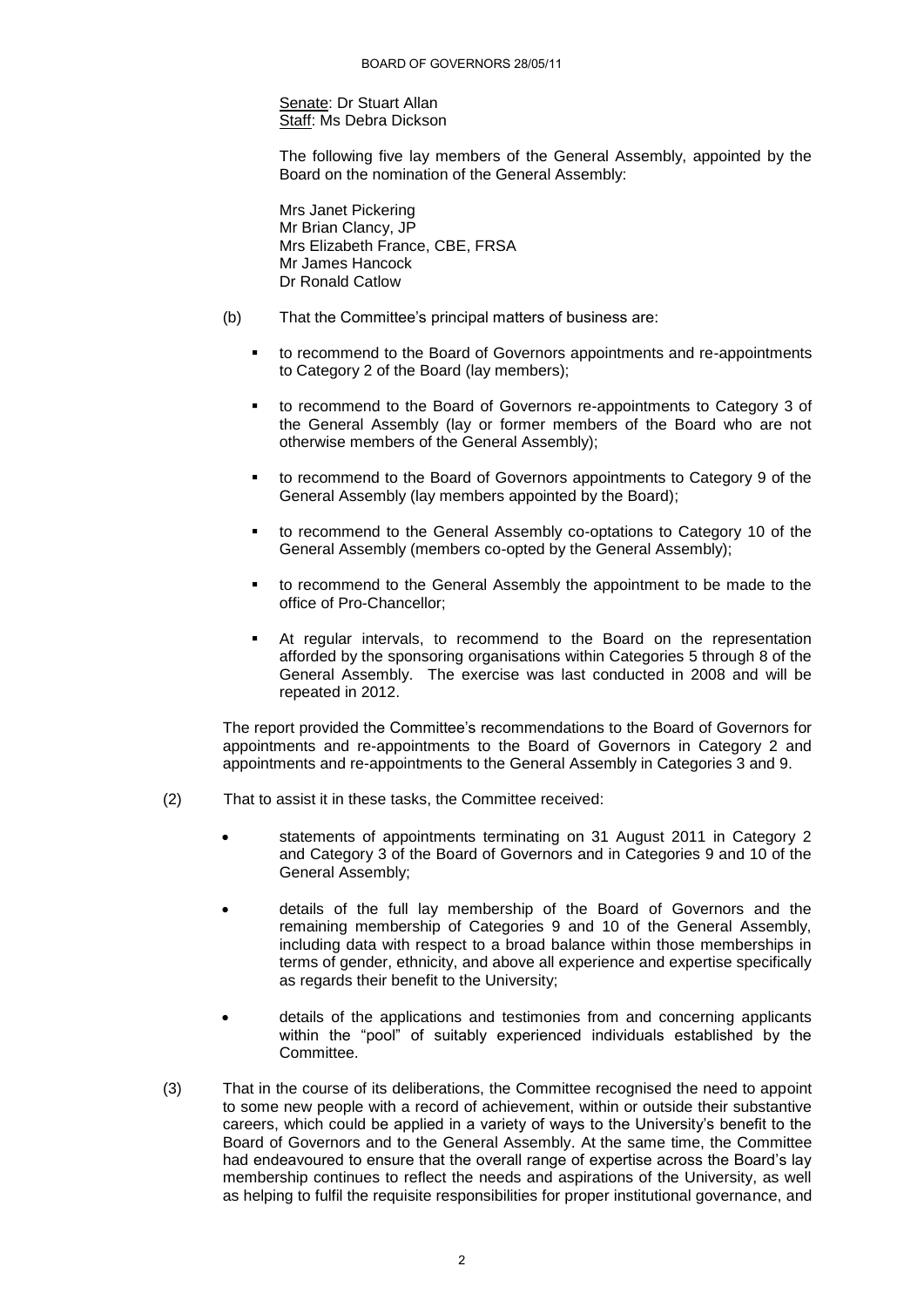that the overall lay membership of the General Assembly is representative of the diversity of the University and of the communities served by it.

- (4) That a further means by which the Committee approached its tasks included consideration of the "pool" of suitably experienced individuals created previously. In the previous year, the Committee successfully advertised nationally and locally (in the Sunday Times, MEN, and on the Cabinet Office Website) to add further individuals to this pool, and a number of successful candidates will be recommended for appointment as members of the General Assembly from 1 September 2011 in Categories 9 and 10, with some names being retained for consideration under appointment rounds in subsequent years.
- ` (5) That a further report from the Nominations Committee, including recommendations from the Committee in respect of the role of the Pro-Chancellor, and in respect of Category 10 of the General Assembly membership, will be submitted to the meeting of the General Assembly on 15<sup>th</sup> June 2011.

## **Resolved:**

(1) That the following current members of the Board of Governors be re-appointed to Category 2, for a further period of three years from 1 September 2011:

Mr Robert Hough Mr Anil Ruia

Biographical information is provided in Appendix 1(a).

(2) That the following be appointed on the Board"s endorsement, for a period of three years, as a new member of the Board of Governors in Category 2 to fill the vacancy that will arise on the departure of Ms Kathleen Tattersall:

Mr Neville Richardson

Biographical information is provided in Appendix 1(b).

(3) The Committee recommends that the following former member of the Board of Governors be re-appointed in Category 3 of the General Assembly, for a period of three years from 1 September 2011:

Mr Brian Clancy

Biographical information is provided in Appendix 2

(4) That the following current member of the General Assembly be re-appointed in Category 9, for a further period of three years from 1 September 2011:

Mr Tony Aggarwal

Biographical information is provided in Appendix 3(a)

(5) That the following be appointed to the two vacancies arising from departures and transfers to other categories of General Assembly membership, as new members of the General Assembly, for a three year period from 1 September 2011:

Mr Paul Newman Mr Andrew Watson

Biographical information is provided in Appendix 3(b)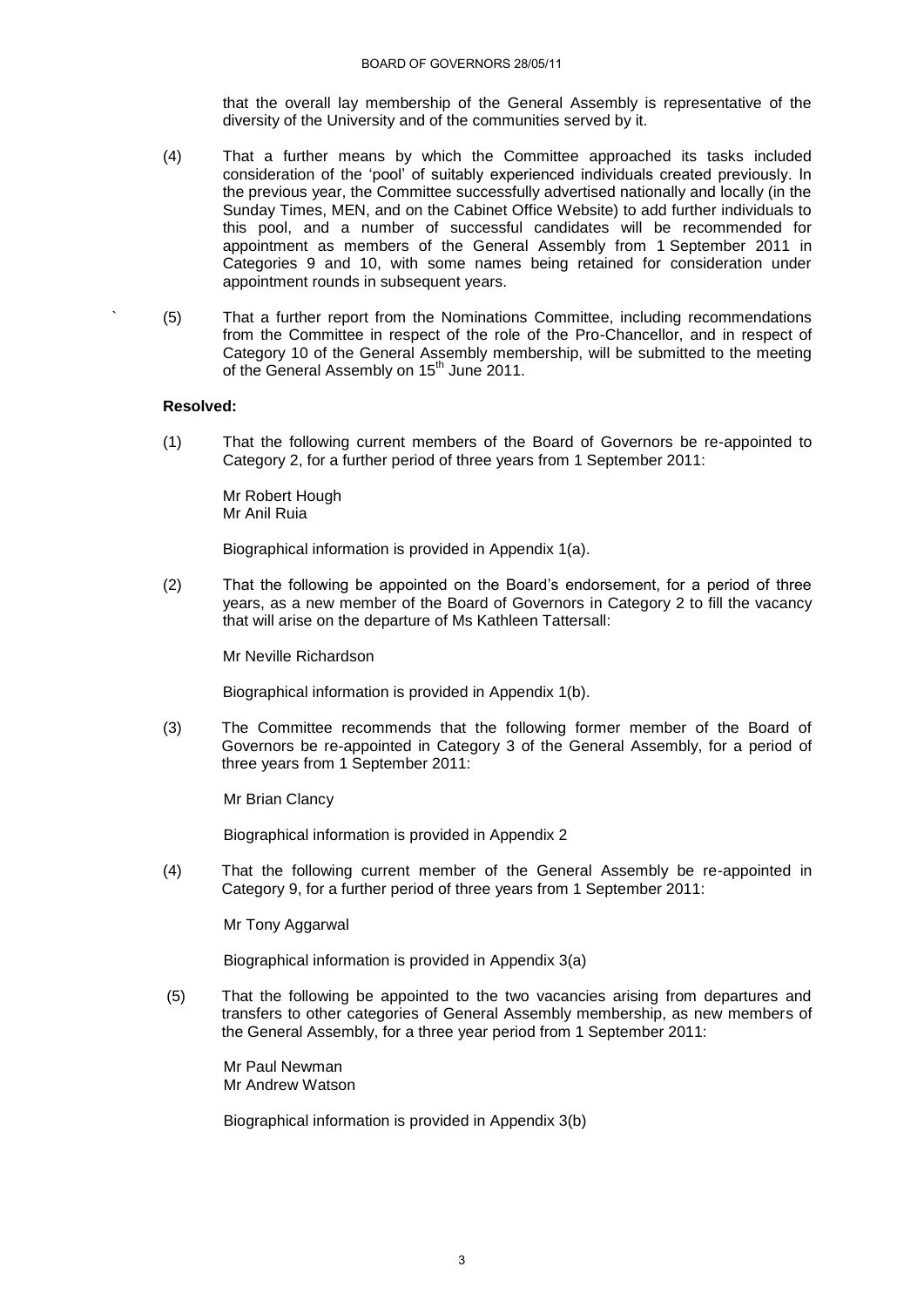# **5. Secretary's report**

# **Reported:**

- (1) The University through Ordinance XIX and General Regulation XVI, constituted and empowered a Press Board to manage the Manchester University Press.
- (2) The formal line of reporting for the Press Board, as stipulated in General Regulation XVI.3, is to the Board of Governors, through the Finance Committee, at least once each year. This will be via the Subsidiary Undertakings Sub-Committee (a subcommittee of Finance Committee). The terms of reference of the Subsidiary Undertakings Sub-Committee have been amended to reflect this responsibility.

## **Resolved:**

To approve the revised Terms of Reference of the Press Board (as enclosed at Appendix 4)

## **6. Board Monitoring Group**

**Received:** A report from the President and Vice-Chancellor on the matters discussed at the Board Monitoring Group, held immediately prior to the meeting of the Board of Governors.

### **Reported:**

(1) That the membership of the group comprised:

Mr Anil Ruia, Chair President and Vice-Chancellor Deputy President and Vice-Chancellor Mrs Gillian Easson Mr Robert Hough Dame Sue Ion Dr Keith Lloyd Dr Brenda Smith Ms Kathleen Tattersall Dr Stuart Allan Registrar and Secretary

The Director of Human Resources, the Director of Finance and the University Programme Manager for Process Review and Change Management also attend meetings of the Group.

- (2) That the President and Vice-Chancellor had provided a progress report on managing pay and non-pay savings and a programme of business improvements. Karen Heaton, Director of Human Resources, provided a report on the newly introduced VS scheme, and Steve Mole, Director of Finance, provided an update on the development of the 2011/12 budget.
- (3) That the presentation began with a summation of the current position of the University. The HEFCE position was known for 2011, and the University had modelled for the loss of students, and considered scenarios for fee levels at different levels between £6K and £9K. This had informed the firm recommendation to the Planning and Accountability Conference that a core undergraduate fee of £9K was warranted and justified. The University was now engaged in the development of the budget for the following year, and the development of the five year forecast. The Budget would be presented to the Board of Governors in July 2011.
- (4) The uncertainties for the University were closely associated with the recommendations of the White Paper on Higher Education, which was due to be produced in March, but was now anticipated in June. The paper may determine the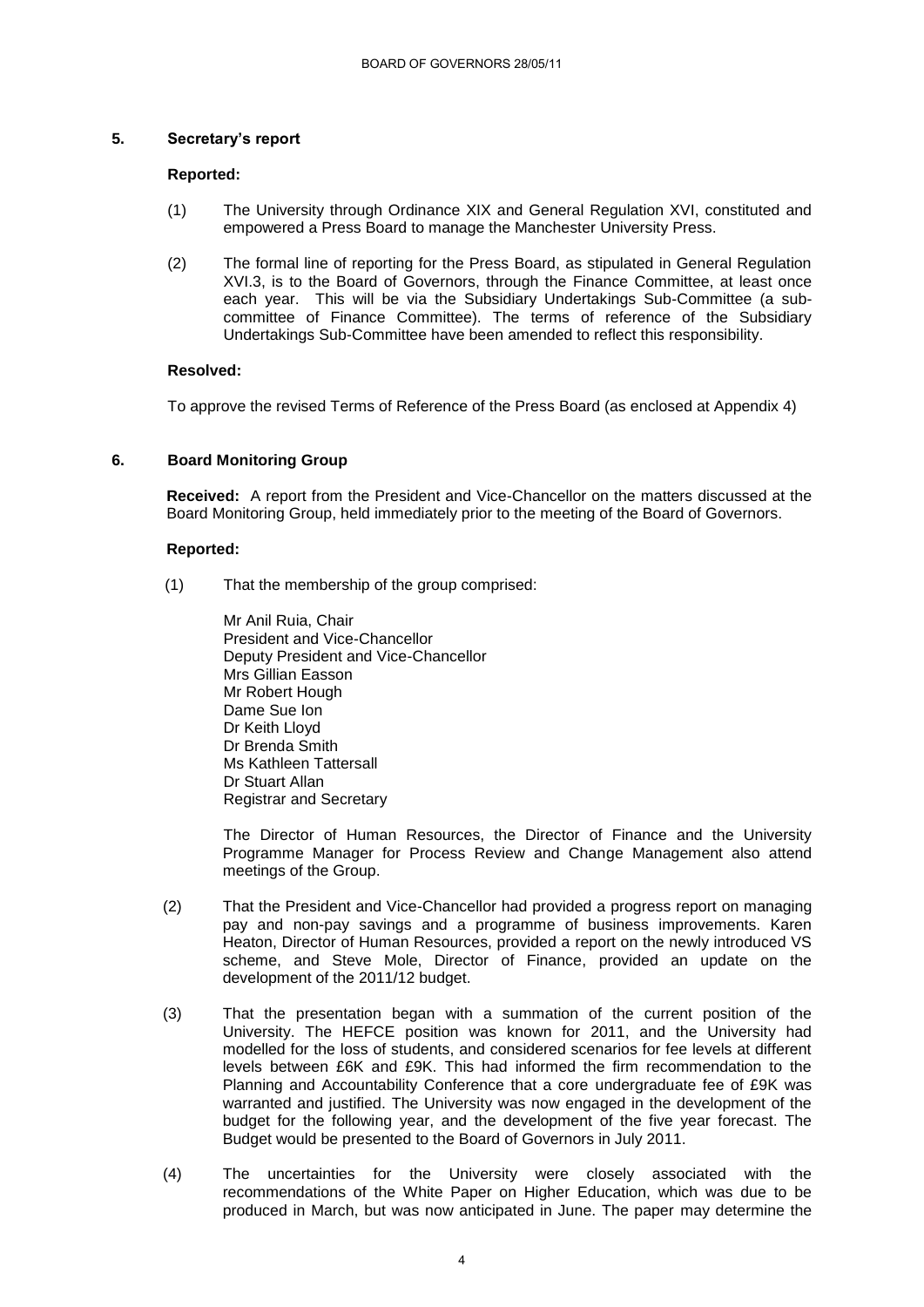future formula of Teaching, Research and Postgraduate support levels, and could have wide-ranging implications for universities. A further uncertainty existed in relation to the recruitment of students, both from overseas following increased visa controls and for home students where recruitment patterns might change as a result of the new fee structures. A third uncertainty for the University concerned pension provision, and the risk of increased employer contributions contributing to a significant increase in the University"s operating costs.

- (5) That, on the basis of the University"s modelling, the net result of these increased costs (increased pension commitments) allowing for fees of £9k and investment funding of £20m, resulted in a funding gap of £27m. To bridge this, the Board of Governors had approved, at its Conference, the launch of a revised ERVS scheme. In this version of the scheme, each budget holder would have specific targets, would focus offers and seek to encourage applications from those areas where the overall contribution to the strategic aims of the University was weaker.
- (6) That the pattern of meetings would continue as before, with meetings earmarked between 12 and 2pm on the day of each formal meeting of the Board, unless otherwise advised.
- (7) That, as members of the Monitoring Group, each had a responsibility to speak about the issues considered within the Monitoring Group and, as required, when the issues were formally considered by the full Board of Governors.
- (8) That the Board Monitoring Group provided an opportunity for members to raise any concerns that they might have about the plans and priorities being developed by the University in response to the external funding pressures. Members should ensure that they used the opportunity for free and frank discussions around plans, and if there were issues that the Monitoring Group felt should be explored by the full Board of Governors, they would be referred and considered at the next opportunity.

# **7. President and Vice-Chancellor's report**

### **(1) The Report of the President and Vice-Chancellor to the Board of Governors**

**Received:** The report of the President and Vice-Chancellor to the Board of Governors in May 2011.

### **Reported:**

(a) That at the recent Board Planning and Accountability Conference there was a clear consensus that the University had continued to make considerable progress against the ambitions set out in the 2015 Agenda. In looking forward, the President and Vice-Chancellor highlighted that, although the Manchester 2015 Agenda looked more achievable in 2011 than it did in 2004, it remained immensely challenging, added to which there was a growing body of evidence that in a number of key areas the University cannot be satisfied with the speed or scale of progress.

In her assessment, the University faced three significant challenges:

- 1. The need to address as a matter of urgency those areas where the University has not seen an adequate transformation in performance, noting evidence that the rate of this progress is slowing down in some important areas.
- 2. Adapting to a radically different HE environment and remaining resolutely strategic in the new uncertain and challenging funding environment.
- 3. Focusing resource and effort in key areas of core activities to ensure that all are excellent (by standard benchmarks) and/or truly distinctive to Manchester.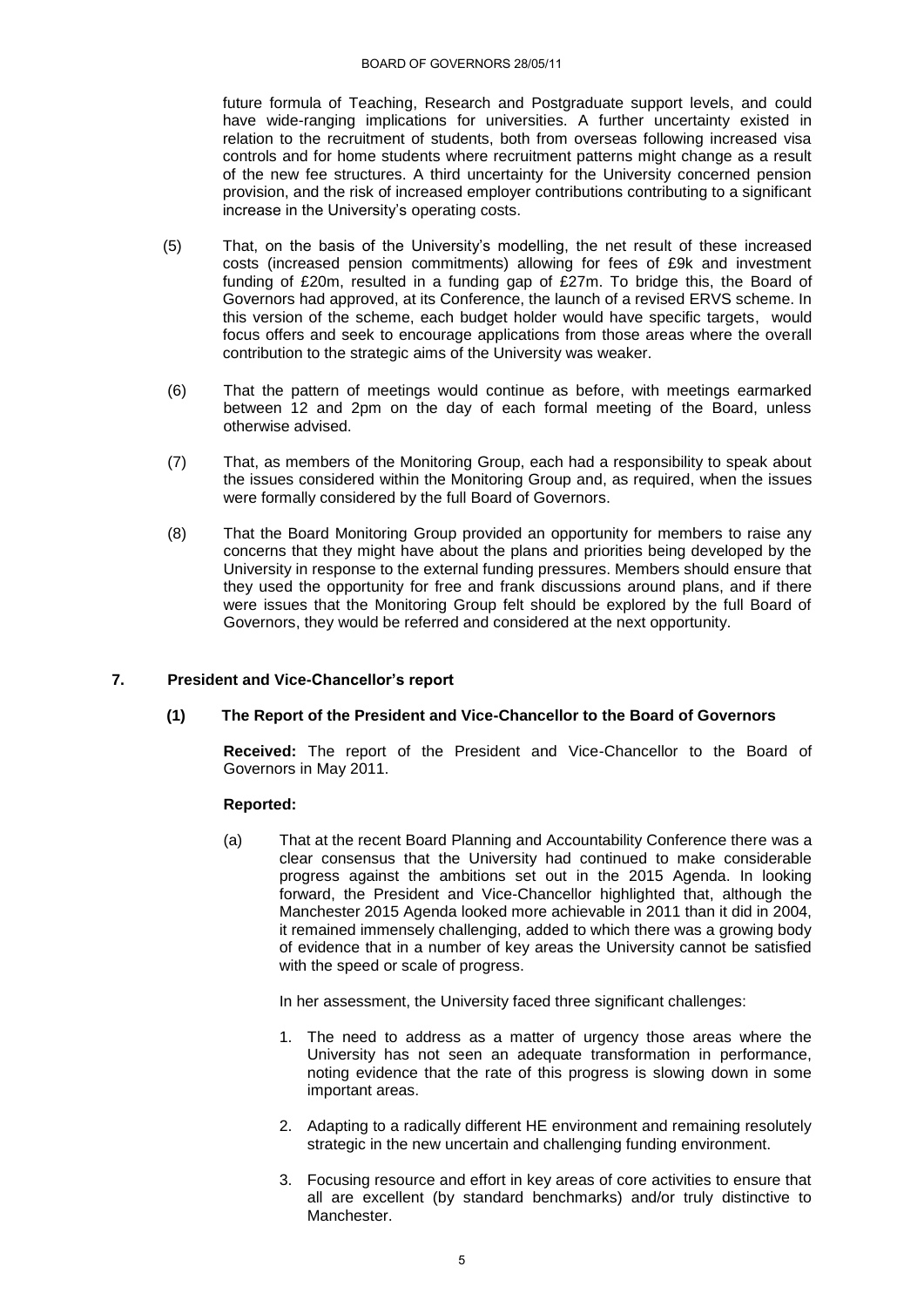The President and Vice-Chancellor outlined the risk that, if the University did not respond adequately to these challenges, its standing and reputation would decline as that of its competitors improved. This would represent a significant failure to build upon the considerable progress that had been made since 2004, and could not be allowed to happen.

- (b) That in considering these issues and challenges, the President and Vice-Chancellor felt it was time to look beyond 2015, to reappraise priorities and to review how the University would achieve them in a very different environment. To this end she had planned to engage in a major exercise in which the University would consider how best to take forward the 2015 Agenda well into the next decade. A further briefing to Board members would be take place at the informal meeting in June. This would involve consideration of the priorities for delivering the vision for the future and also the fitness for purpose of our processes and structures. The views of members of the Board on these matters would be very important.
- (c) That the package of measures to manage the gap in the University"s funding position in 2014/15 relative to 2010/11 approved by the Board of Governors on 23 March 2011, provided for an Access Agreement for 2012, steps to ensure a high quality experience for all students, voluntary severances of staff, and a systematic reduction in non-pay costs. The President and Vice-Chancellor also acknowledged the importance of continued efforts to increase revenue generation in this context, but reminded members that this would be challenging in the current environment.

The President and Vice-Chancellor was pleased to report that following consultation with the campus Trade Unions a voluntary severance scheme has now been launched which provided for:

- Up to three years" continuous service three months basic salary;
- Between three years' and five years' continuous service  $-$  six months basic salary;
- Between five years" and ten years" continuous service twelve months basic salary;
- Beyond ten years" continuous service fourteen months basic salary.

The scheme opened on 3 May 2011 and would operate until 30 September 2011.

While voluntary in nature (i.e. there are no restrictions on who might apply). the scheme will be focused in support of the University"s strategic priorities (i.e. decision about which applications are accepted will be determined bearing in mind the contribution provided to the University's mission). Significantly, this scheme differed from previous ones. There were two important differences. Firstly, each area of the University had indicative targets based on analysis of contribution to our primary missions and savings made to date. Second, the University chose to initiate the earlier scheme to prepare for likely future cuts in government and other sources of income. At the present time, the University needed to make savings to meet known cuts in funding.

(d) That the announcement of the details of the changes to the Tier 4 visas which apply to students wishing to study at a university in the UK helped to assuage some concerns that this might limit the number of international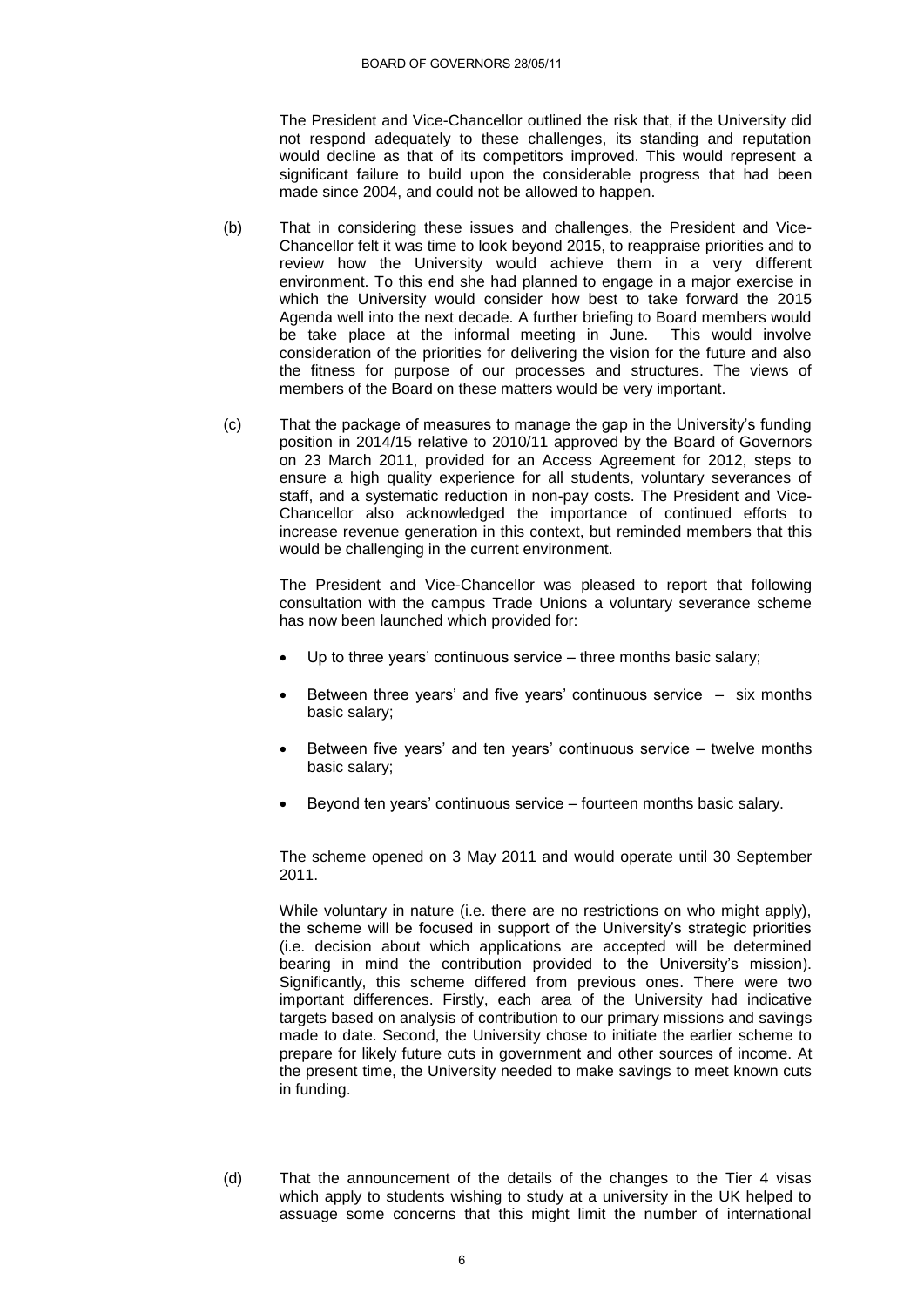students the University was able to recruit. Earlier proposals, if implemented, would have had a significant impact on the University not just financially but culturally. However, the University remain concerned about English language requirements being proposed by the Border Agency.

- (e) That the President and Vice-Chancellor provided an update on recent appointments within the University, noting the appointment of Professor Clive Agnew, as Vice President for Teaching, Learning and Students. An advert was due to be issued for the roles of Associate Vice-President for Social Responsibility, and an Associate Vice-President for Sustainability, following the decision taken by Professor Aneez Esmail to stand down, and the retirement of Professor Maynard Case. Professor Nalin Thakkar, Associate Vice-President for Research Integrity, would take on Professor Case"s responsibilities on Risk and Compliance. A further two appointments were likely to be made to support the Vice-President for Teaching, Learning and Students, at the level of Associate Vice-President.
- (f) That Universities UK had published its report on "Freedom of speech on campus: rights and responsibilities in UK universities" which forms part of the work that UUK is undertaking in relation to security issues on campus. The report considers the role of universities in promoting academic freedom and freedom of speech, and the constraints that apply particularly in relation to security and terrorism and equality. These are matters which the University takes most seriously and as Board members will have recalled at the meeting of the Board of Governors on 24 November 2010, a Code of Practice on Freedom of Speech, was approved, details of which are being promulgated across the university.
- (g) That the Head of Compliance and Risk provided an update to the Board, including the latest available statistics on Accidents within the University for Q1 of 2011, and Q4 of 2010. In considering the statistics, a number of members highlighted that the level of "near miss" reporting appeared low, and would benefit from further contextual analysis. In responding, the Head of Compliance and Risk explained that the culture of student reporting was weak, and that many of those accidents occurred off-campus. Information on near misses within laboratories, and classrooms, was generally collected adequately and used constructively. In addition an e-learning package had been developed to remind staff of responsibilities and improve the reporting culture. Additional training would also be provided through the Students" Union.

### **Noted:**

- (a) That the formal proposals for the reform of the USS pension scheme had been published, following an 18-month review aimed at addressing funding problems. The USS, the second-largest private pension fund in the UK, had a deficit of £3 billion at 31 March. The scheme has about 120,000 active members - mainly academic and academic-related staff in pre-1992 universities. Under its rules, any changes in benefits must be decided by the Joint Negotiating Committee (JNC). It is made up of five employers' representatives nominated by the Employers Pensions Forum (EPF); five members' representatives nominated by the University and College Union; and an independent Chair, Sir Andrew Cubie. The JNC had met in May and, on the casting vote of the independent Chair, agreed changes which would be considered by the USS Trustee Board in June. It was also noted that changes to the local University of Manchester Scheme would be discussed in more detail with the Trade Unions and the UMSS Board.
- (b) That a consultation was underway regarding the proposed merger of the School of Arts, Histories and Cultures and the School of Languages, Linguistics and Cultures. The proposal was academically driven. This was in line with the thinking underpinning restructuring, and which was limited to the Faculties of MHS and Humanities. The University was not insisting on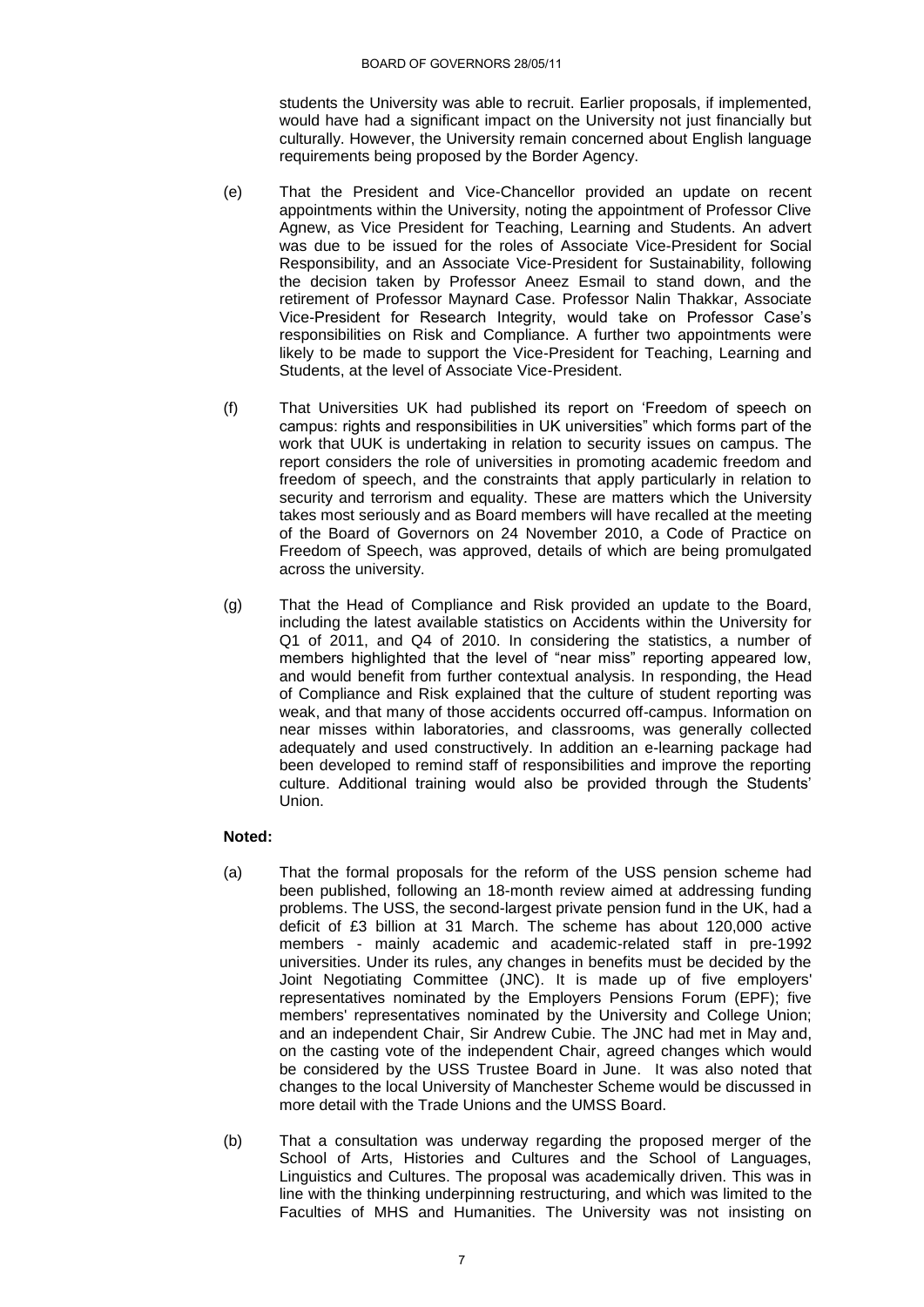restructure *per se*, recognising that the disruption and upheaval could be severe and negate any potential benefits.

(c) That the University had learned that, regrettably, the Biomedical Research Centre within MAHSC had not been shortlisted following the recent call for bids. The shortlisting exercise had been informed by a metric analysis across 2002-2006. Although the continuing concentration of this BMR funding within the South East of the country remained a concern, there was evidence of good progress within MAHSC, the Trust, and the Faculty. It might be that the University, through MAHSC, and other agencies, needed to more effectively communicate its achievements and the innovation that it was developing, in order to improve its chances in these forms of competitive bidding exercises.

### **(2) Report to the Board of Governors on exercise of delegations**

#### **Reported:**

(1) Vice-President and Dean

The following appointment has been approved on behalf of Senate and the Board of Governors:

Professor Ian Jacobs, as Vice-President and Dean of Medical and Human Sciences, with effect from 28 March 2011.

(2) Professorial appointments

The following appointments have been approved on behalf of Senate and the Board of Governors:

*Ad Personam* Promotional Chair in Palliative Care

Gunn Grande, BSc, MPhil, PhD (Open), at present Reader in Palliative Care at this University, as Professor of Palliative Care, from 21 April 2011.

*Ad Personam* Promotional Chair in Metallurgy

Michael Preuss, Dipl. Ing, PhD (Technische Universität Hamburg-Harburg) at present Senior Lecturer in the School of Materials at this University, as Professor of Materials, from 20 October 2010.

Chair of Sociology

Anthony F Heath, MA, PhD (Cantab), currently Professor of Sociology, University of Oxford and Co-Director of the Centre for Research into Elections and Social Trends, as Professor of Sociology in the School of Social Sciences from 1 October 2010.

Chair of Urban and Environmental Planning

Graham Haughton, BA, PhD (Hull), previously Professor of Human Geography, University of Hull, as Professor of Urban and Environmental Planning in the School of Environment and Development from 1 October 2010.

(3) Award of the title Professor Emeritus/Emerita

Acting on behalf of Senate and the Board of Governors, the President and Vice-Chancellor approved the conferment of the title of Professor Emeritus/a on the following:

Professor Philip Alexander, in the School of Arts, Histories and Cultures (from 31 January 2011)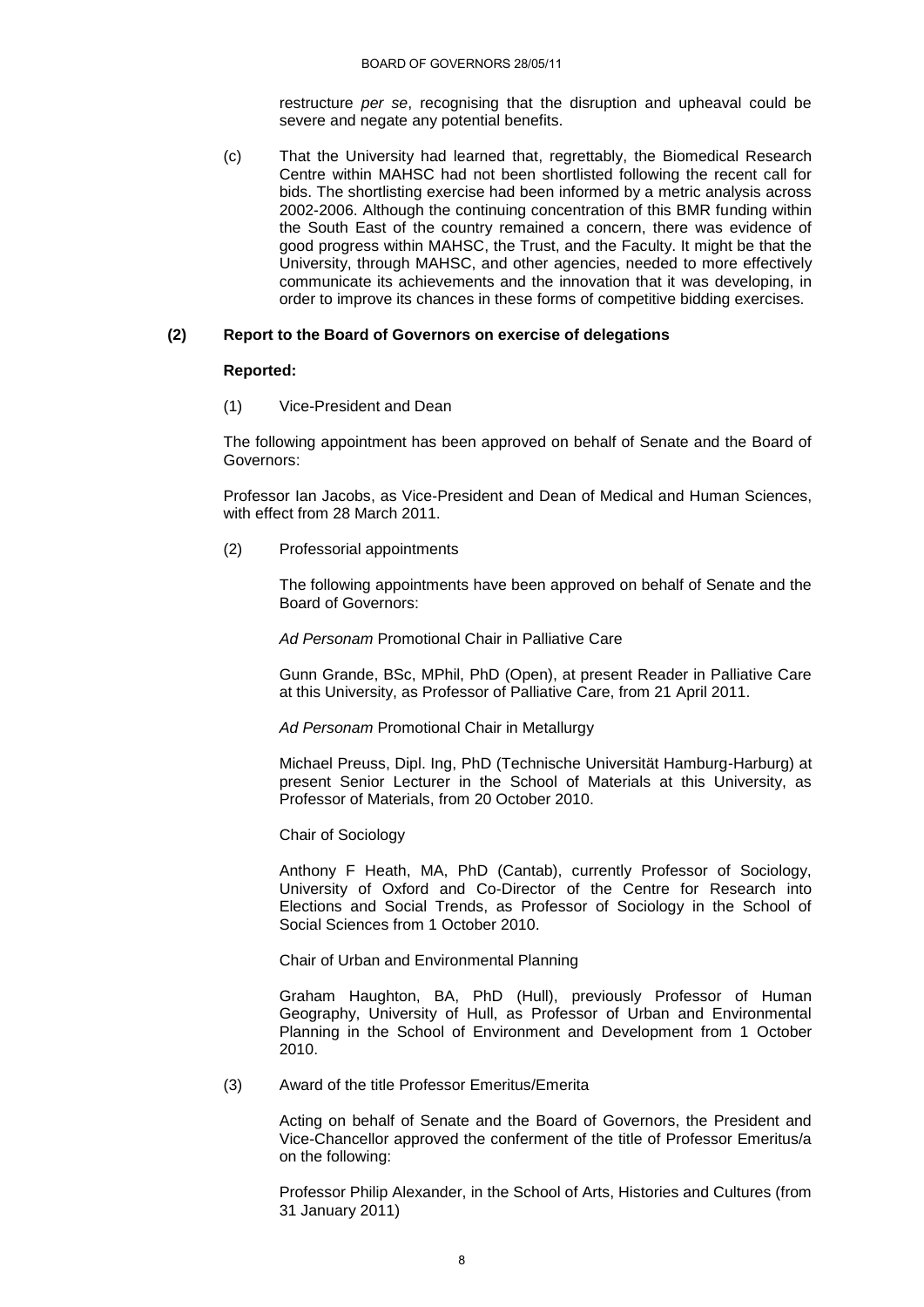Professor John Birds, in the School of Law (from 1 September 2011)

Professor Marilyn Davidson, in the Manchester Business School (from 1 January 2011)

Professor Geoff Levermore, in the School of Mechanical, Aeronautical and Civil Engineering (from 1 February 2011)

Professor Mike Marchington, in the Manchester Business School (from 1 May 2011)

Professor Mick Moran, in the School of Social Sciences (from 31 July 2011)

Professor Richard Whitley, in the Manchester Business School (from 30 September 2010)

Professor Roger Bryant, Professorial fellow in the School of Mathematics (*from 1 November 2010*)

Professor Angela Dale, Professor of Quantitative Social Research (in the School of Social Sciences) (*from 1 October 2010*)

Professor Roger Ling, Professor of Classical Art and Archaeology in the School of Arts, Histories and Cultures (*from 1 October 2010*)

Professor Ann Thomson, Professor of Midwifery (in the School of Nursing, Midwifery and Social Work) (*from 1 November 2010*)

Professor William (Wes) Sharrock, Professor of Sociology in the School of Social Sciences (*from 1 October 2011*)

Professor Dorothy Trump, Professor of Human Molecular Genetics (in the School of Biomedicine (*from 1 November 2010*)

#### (4) Appointment of Head of School

Acting on behalf of Senate and the Board of Governors, the President and Vice-Chancellor approved the appointment of:

Professor Jeremy Gregory, as Head of the School of Arts, Histories and Cultures for the period 1 August 2011 to 31 August 2014.

Professor Geraint Howells, as Head of the School of Law, for the period 1 August 2011 to 31 August 2014.

(5) University Nominated Director for UMSS Ltd.

Acting on behalf of the Board of Governors, the President and Vice-Chancellor approved the appointment of:

Dr Simon Merrywest as University Nominated Director for UMSS Ltd from 1 April 2011.

Mr J D Hanson, as University Nominated Director and Chairman of UMSS Ltd with effect from 1 August 2011 for a further three year term.

(6) Authorised Signatory

Acting on behalf of the Board of Governors, the President and Vice-Chancellor approved the addition of Dr Andrew Walsh to the list of the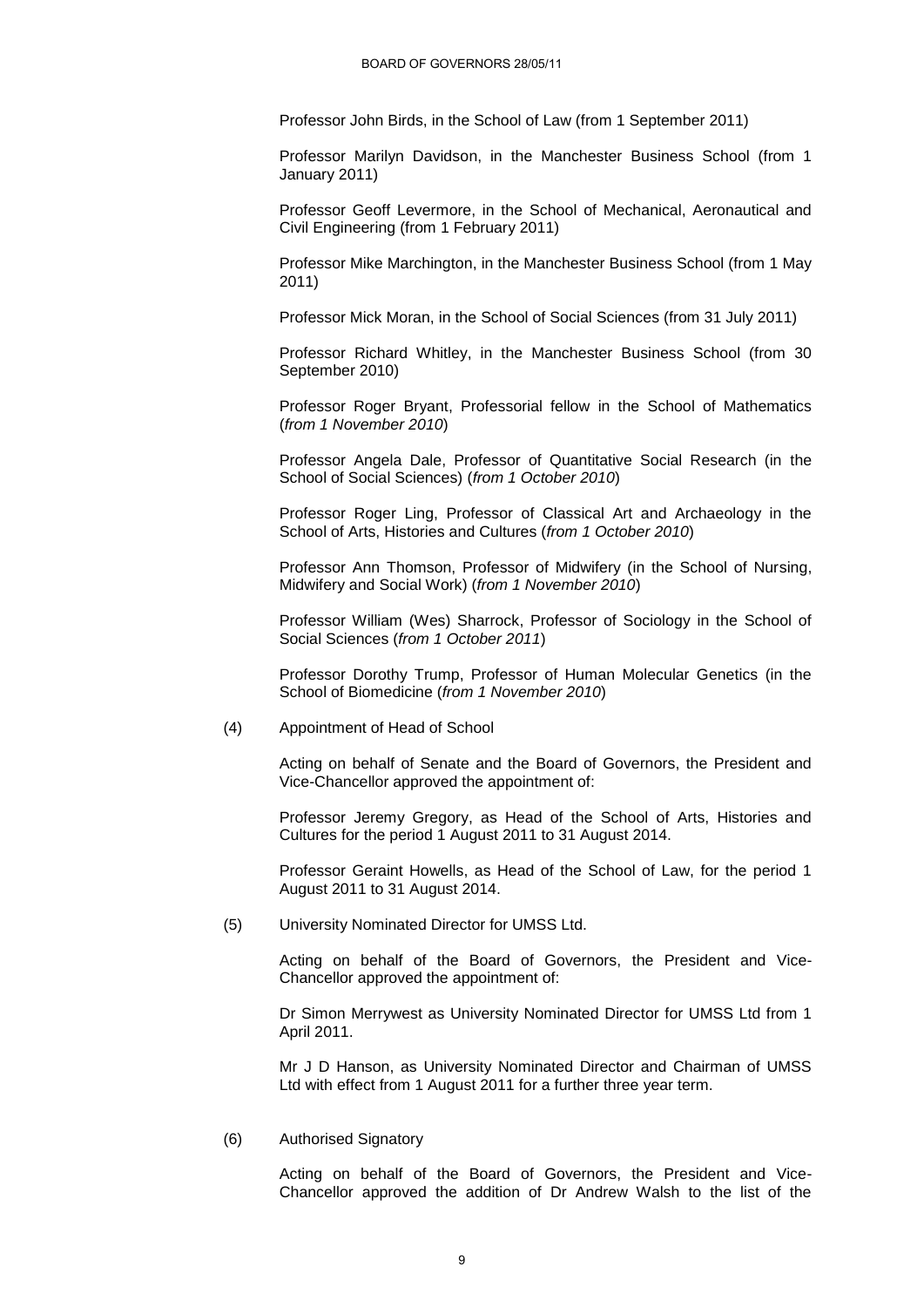University's authorised signatories for the purpose of signing research contracts and agreements.

(7) Seal orders

Pursuant to General Regulation VII.4, the Common Seal of the University has been affixed to the instruments recorded in entries no 1006-1045 Seal Register 1.

### **8. Board committee reports**

### **(1) Finance Committee, 3 February, 28 April**

**Received:** A summary report and the minutes of the Finance Committee meetings, held on 3 February and 28 April 2011, were brought to the attention of the Board. The management accounts for March 2011 were also circulated.

- (a) That the Director of Estates presented an update on Phase 3 of the University"s capital programme. All projects were progressing to plan, within budget and on time. There were no financial risks reported in relation to any of the projects. A number of minor works projects were due to take place during summer to enhance student experience.
- (b) That the USS consultation period had concluded on 22 December 2010 and the main recommendations were the abandonment of the final salary scheme for new starters (in favour of a CARE scheme) and changes to employer and employee contributions. However, due to the failure of the UCU to attend JNC meetings, negotiations were currently on hold.
- (c) That within the UMSS scheme formal discussions regarding the most recent valuation and proposed changes had taken place with the Trustees and Trade Unions at the end of February 2011. A new approach to addressing the deficit will also be explored over the coming months.
- (d) That Finance Committee approved the delegated authority levels and sign-off processes in relation to UMIP documentation at the meeting on 3 February 2011.
- (e) That at the meeting on 28 April 2011, Finance Committee noted that the PRC Finance Sub Committee had approved the merger of UMIP and UMIC to create a new entity – UMI3 with the aim of creating a "one-stop shop" for innovation and IP commercialisation and also realising operating efficiencies and saving. In relation to the merger, Finance Committee approved the directorships in the new company. Subsequent to the meeting, the Chair of Finance Committee took Chair's Action to approve a number of procedural matters to enable the merger to take place.
- (f) That Finance Committee noted that the Five Year Financial Forecasts had been submitted to HEFCE on 15 April 2011. This followed review and approval by the relevant internal committees and approval by the Chairs of the Board of Governors and Finance Committee.
- (g) That Finance Committee noted receipt £1.75m in respect of the sale of outstanding claim with Heritable Bank and the release of a provision in the accounts for 2009/10 at its meeting on 3 February 2011.
- (h) That Finance Committee approved the write-off of £112,578.28 in respect of irrecoverable debt at its meeting on 3 February 2011.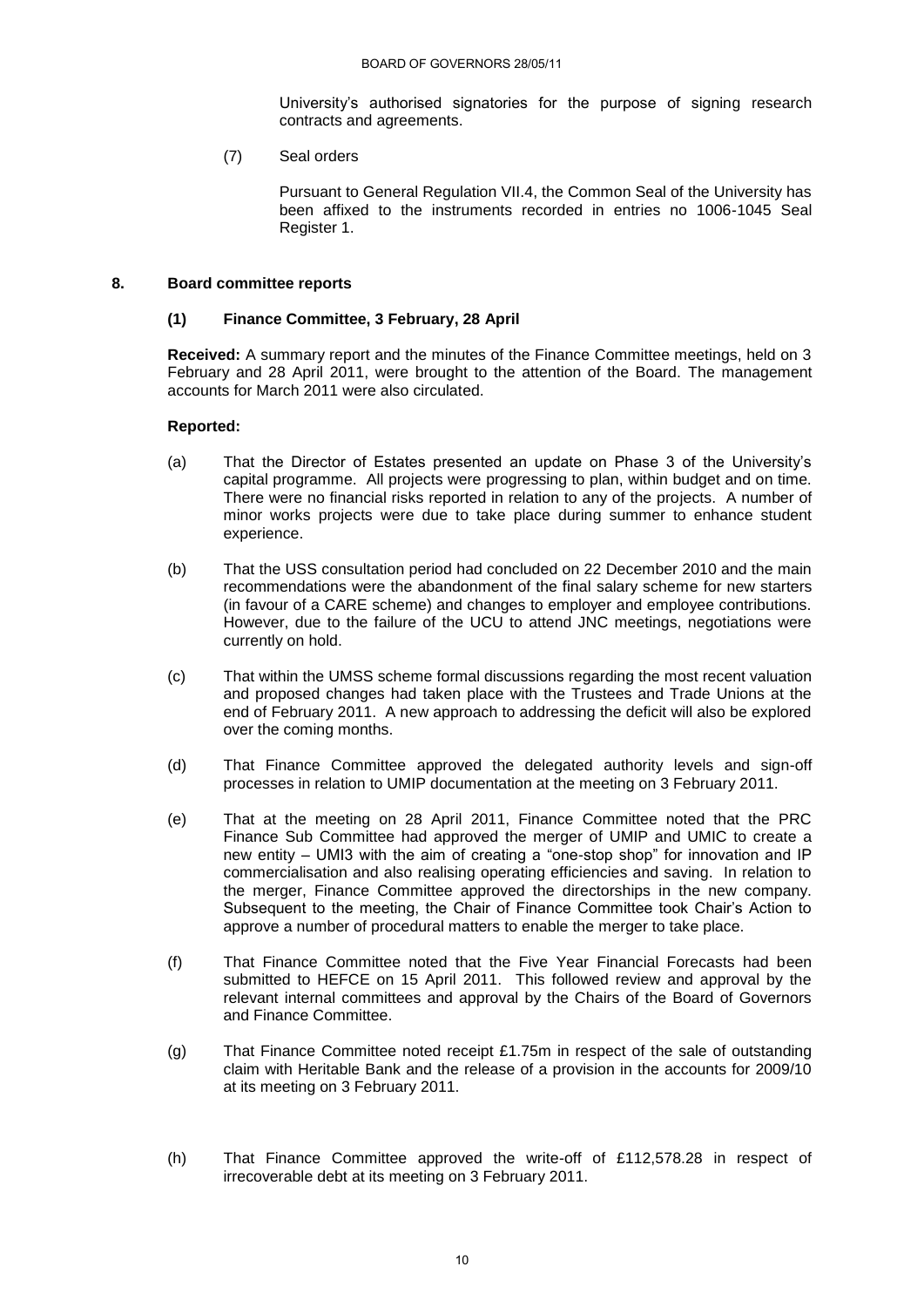- (i) That Finance Committee approved a number of changes to the general mandate with Barclays Bank, reflecting recent staffing changes within the Central Finance team.
- (j) That a meeting of the Investment Committee took place on 28 April 2011 at which three firms gave presentations in relation to the University"s investment portfolio. Investment Committee resolved to recommend the appointment of Aon to undertake an initial review of the University's investment strategy.
- (k) That Finance Committee reviewed the management accounts for December 2010 at its February meeting, and management accounts for February 2011 at its meeting in April.

# **(2) Audit Committee, 10 February, 5 May**

**Received:** A summary report and the minutes of the Audit Committee meetings, held on 10 February and 5 May 2011, were brought to the attention of the Board.

- (a) That the meeting on the 10 February 2011 provided an opportunity to receive a progress report on internal audit work. The Committee also received a progress report on review work undertaken by Uniac, a presentation on the compilation of the University"s TRAC return, and a report on an investigation conducted into Outside Work.
- (b) That at the meeting on the 10 February 2011 the Committee recommended the revised Fraud Response Plan to the Board of Governors for approval. The Board subsequently approved at the meeting held on 23 March 2011.
- (c) That an agreement had been reached to bring the business of the Risk Committee concerning the oversight of the risk management framework under the direct responsibility of the Audit Committee from September 2011. At the same time the Health and Safety responsibilities of the Risk Committee would be transferred to the Board of Governors, and any items of specific risk would be handled by ad hoc groups of the Board, as and when required. The Risk Committee would therefore stand down at the end of this session. Any changes to the terms of reference of the Audit Committee required as a result would be considered in due course, and a Chair would be identified before the next session.
- (d) That the Committee received a report from the Director of Uniac for period from February to May 2011, including review work undertaken on Employment Status controls, the Accommodation Code of Practice, Telecoms and Mobiles Phones, and on the validation work Uniac had completed on the University"s follow-up of observations made in the 2009 audit. The Committee also received a progress report from the Finance Directorate of the University on the implementation of Uniac Reports, and on other follow-up work undertaken by Finance.
- (e) That Deloitte provided a full report on the approach they would adopt in auditing the accounts of the University at year-end, and on the key risks identified as part of their preparatory work. The Audit Committee welcomed the progress made by the University in enabling a controls-based approach to be adopted on the expenditure side and anticipated that progress in this respect would continue and thanked Deloitte for a clear and well-focused report.
- (f) That the Committee received a presentation from Richard Young of Uniac on the internal audit programme planning process, and a copy of the Risk Register of the University, for information.
- (g) That the Committee approved the Procurement Policy as presented and recommended it for approval by the Board of Governors.
- (h) That the Committee considered a report from the Office of the General Counsel on the introduction of the Bribery Act.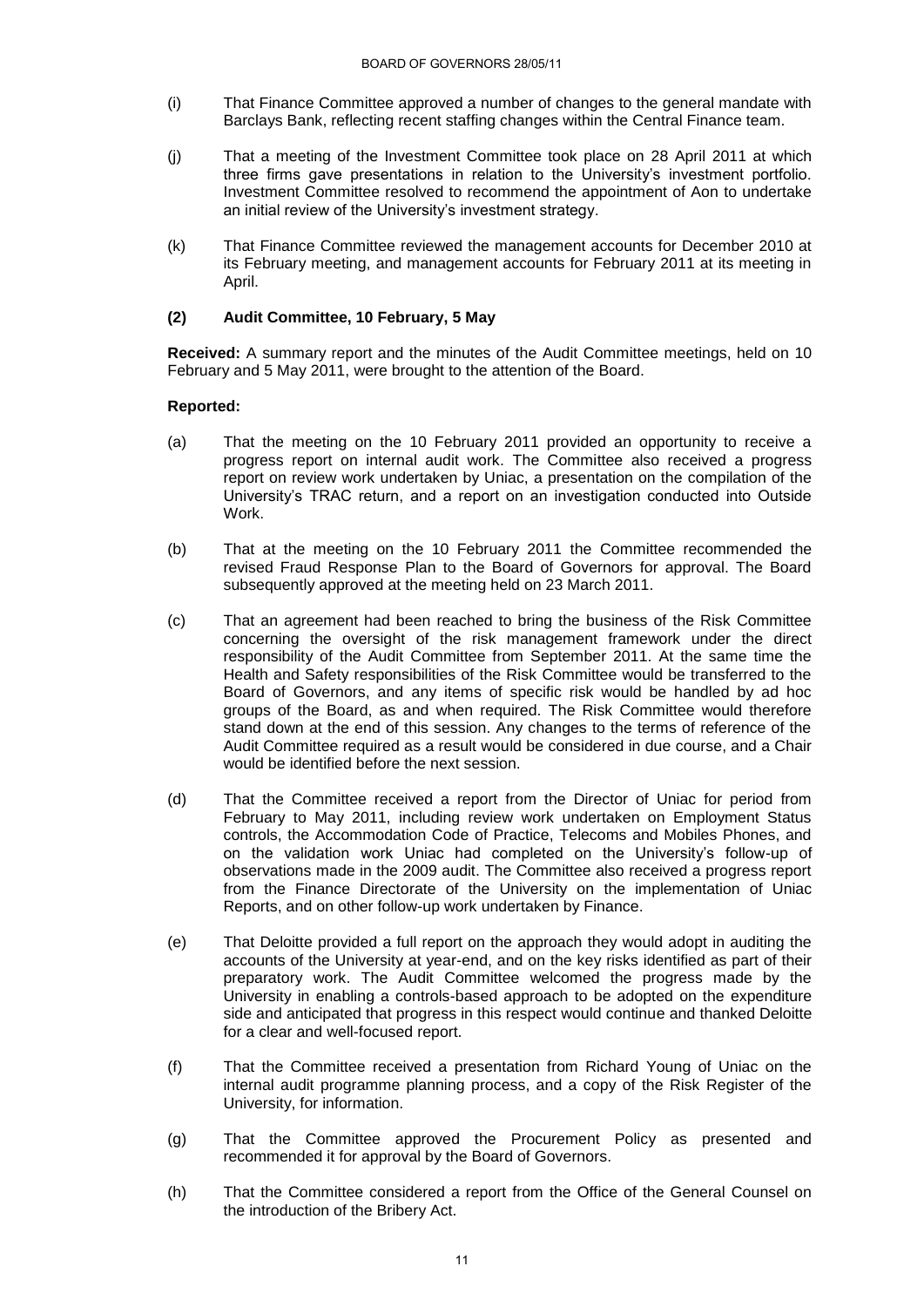- (i) That the Committee received a report from HEFCE on their recent Assurance Visit, which had made only minor observations and contained no major recommendations.
- (j) That as it was the last occasion on which the Committee would formally meet within the year, the Chair of the Committee placed on record the Committee"s thanks to the Registrar and Secretary for the advice and support he had offered to the Committee since his appointment, and prior to that, in his former role as Academic Registrar. The Registrar and Secretary also led the Committee in thanking the Chair for her service as Chair since 2004, and prior to that for the Victoria University of Manchester. As the Chair would stand down from the Board in August, this would be the last meeting she attended. The Registrar and Secretary praised Ms Tattersall"s independence, her tenacity, and her diplomacy, as demonstrated throughout her years as Chair, and the Committee seconded these words, with acclamation.

**Resolved:** To approve the Procurement Policy, on reference from the Audit Committee.

# **(3) Risk Committee, 10 February, 5 May**

**Received:** A summary report and the minutes of the Risk Committee meetings, held on 10 February and 5 May 2011, were brought to the attention of the Board.

## **Reported:**

- (a) That the Committee was assured that measures were being put in place to improve the effectiveness of fire evacuation procedures in multi-user buildings that were not assigned to any one School. At the next meeting the Committee was informed that the measures had been implemented
- (b) That the Committee had received the latest iteration of the Risk Registers, and was introduced to a new, sector-wide Risk Register.
- (c) That the Committee had received an interim report on a review of the relationship with the Students' Union. It was expected that the review would be substantially completed by the end of June.
- (d) That the Committee considered ways in which accident statistics in certain categories might be reduced.
- (e) That the Committee considered a report on the implications of universities being subject to competition law.

# **(4) Staffing Committee, 12 April, 6 May**

**Received:** A summary report and the minutes of the Staffing Committee meetings, held on 12 February and 6 May 2011, were brought to the attention of the Board.

- **(a)** The Committee resolved to recommend to the Board of Governors that:
	- (i) the University proceeds with the process outlined in the agreed contracts procedure circulated within the papers to deal with those staff considered to be at risk on open ended contracts linked to finite external funding for the period up to and including the end of October 2011;
	- (ii) the University continues to take all steps outlined in the President and Vice-Chancellor"s report to avoid the need for redundancy wherever this is possible; and
	- (iii) an additional three members of the Board of Governors are identified to serve on the Staffing Committee on occasion, to cover for the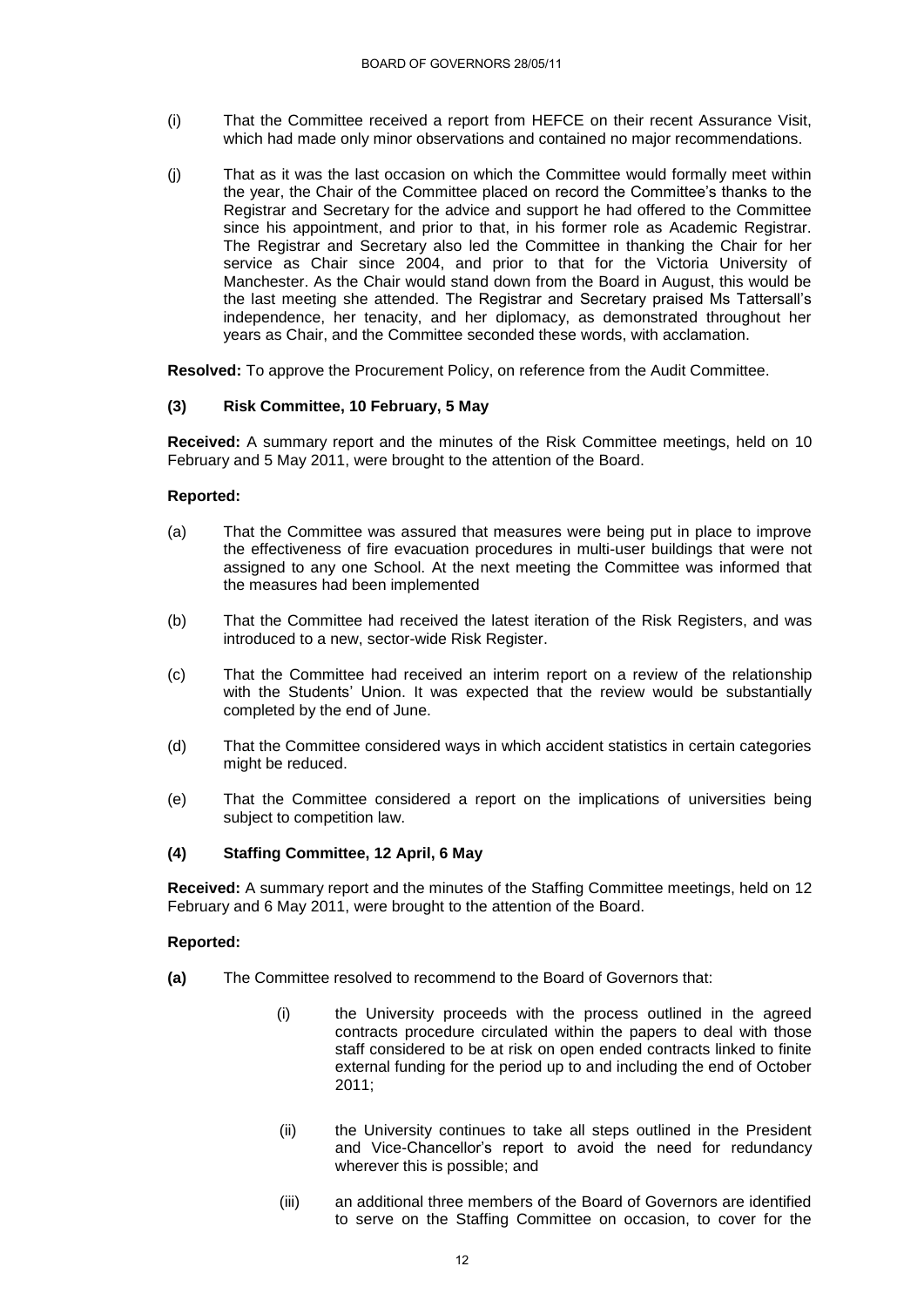absence of any regular members. This was required in order to ensure that the Committee was fully representative at each meeting. The Director of Human Resource would identify these individuals in consultation with the Chair of the Board of Governors.

## **Noted:**

- (a) That the Chair of the Staffing Committee was satisfied that the process was robust. Additional contextual information had been requested in relation to PDR and the planning that was undertaken with staff to plan appropriately as funding sources ceased or came to an end. Further information was also requested from the President and Vice-Chancellor"s report where blocks of funding, affecting larger staffing groups, were concerned.
- (b) That the President and Vice-Chancellor reminded members that changes in employment law had meant that the cessation of these contracts, where external funding was longer in place to support them, must be handled through an appropriately constituted Staffing Committee. However, the process was not unusual within Universities as it was not routine practice to redeploy at the end of a fixed term period of employment. There were important issues for the University in relation to affordability. The worse case scenario, with significant staff retained in contract beyond the funding period for their posts, was financially unaffordable.
- (c) That work was underway on communication within the University of the process, and a statement was being drafted with the campus trade unions.
- (d) That data from the analysis of staff in March had demonstrated that many were able to take up alternative employment on new contracts within the University or had obtained extensions in funding. The University recognised that the situation provided a strong stimulus to drive the management of academic and research careers by line managers.
- (e) That consultation was taking place within School Boards, but the level and extent was variable, depending on the effectiveness of the Board concerned, The key issue for the Committee was to ensure that the consultation process was an open one, which operated via the best means available.
- (f) That during consideration of this item, a Board member and staff representative indicated that the redeployment register, to which some affected staff would be offered places on, was not a secure position. This point was acknowledged, and further underlined the importance of the support from managers, and responsibilities in career management for academics and researchers.
- (g) That the President and Vice-Chancellor was satisfied that the operation of the Staffing Committee was entirely consistent with statements she had previously made in relation to the possibility of redundancies. On those occasions and for those circumstances, the President and Vice-Chancellor had made clear that no compulsory redundancies were planned in response to funding cuts. The process operating via the Staffing Committee was unrelated to recent funding changes, and in the main, was part of the normal operational churn for staff members engaged in this type of contractual research.

# **Resolved:**

To approve the recommendations of the Staffing Committee that:

(i) the University proceeds with the process outlined in the agreed contracts procedure circulated within the papers to deal with those staff considered to be at risk on open ended contracts linked to finite external funding for the period up to and including the end of October 2011;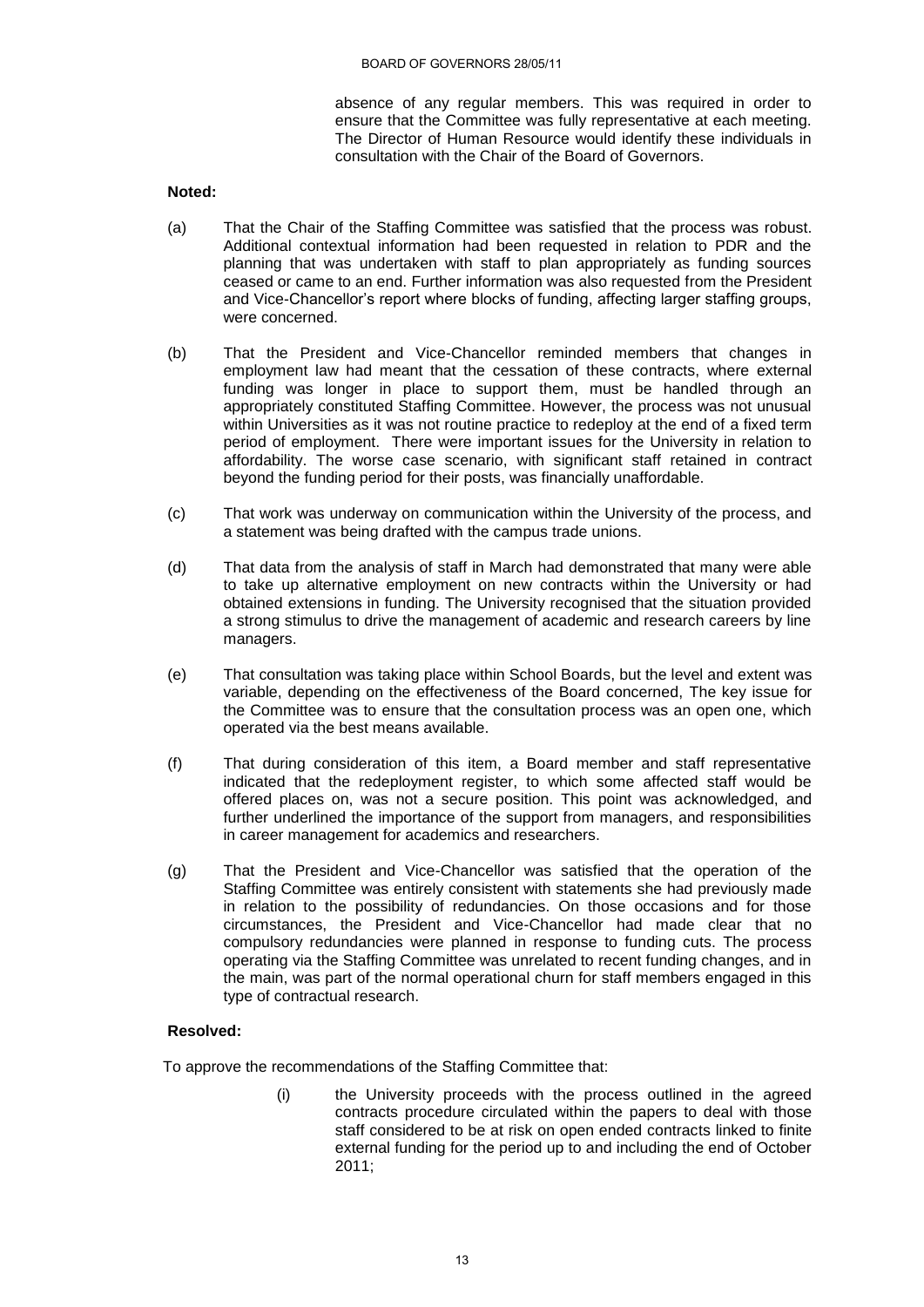- (ii) the University continues to take all steps outlined in the President and Vice-Chancellor"s report to avoid the need for redundancy wherever this is possible; and
- (iii) an additional three members of the Board of Governors are identified to serve on the Staffing Committee on occasion, to cover for the absence of any regular members. This was required in order to ensure that the Committee was fully representative at each meeting. The Director of Human Resource would identify these individuals in consultation with the Chair of the Board of Governors.

# **R (5) Remuneration Committee, 24 November, 5 April**

**Received:** The minutes and the recommendation arising from the meetings held on 24 November and 5 April, were brought to the attention of the Board under its reserved business.

### **Resolved:**

To endorse the following recommendations from the Remuneration Committee meetings:

- (i) The review of the salaries of the Deputy President and Deputy Vice-Chancellor, the Vice-President and Dean of the Faculty of Humanities, and the Vice-President for Research and Innovation.
- (ii) The approval of market supplements for the Nobel Laureates in recognition of their recent achievements.
- (iii) The approval of recommendations relating to the work of the Senior Salaries Review Group.
- (iv) The approval of a recommendation concerning a bonus payment for the CEO of UMIP.

### **9. Report from the Senate**

**(1) Received:** A report from the President and Vice-Chancellor on the issues considered at the meeting of Senate held on 11 May 2011.

**Noted:** That the Senate meeting had raised issues in relation the proposed Schools merger of Arts, Histories and Cultures, and Languages, Linguistics and Cultures, the Report on Research Profiling, the University College proposals, and with regard to degree regulations. A more fulsome report would be provided at the next meeting of the Board of Governors.

**(2) Received:** The Board of Governors received a report from the Academic Malpractice Committee, on reference from Senate.

- (a) That In accordance with the procedure approved by Senate at its meeting in February 2010 the first Committee convened according to Statute XX.7 to consider an allegation of academic malpractice made after graduation met on  $10<sup>th</sup>$  March 2011. The case for consideration involved a graduate of the MSc Project Management in the School of Mechanical, Aerospace and Civil Engineering (MACE).
- (b) That under the terms of Statute XX.7 *The Board of Governors may, on the*  recommendation of Senate, and for good cause shown, deprive persons of *any degree or other academic distinction awarded to them by the University. Before any such recommendation is submitted to the Board, the person concerned shall be given a reasonable opportunity to appear before and*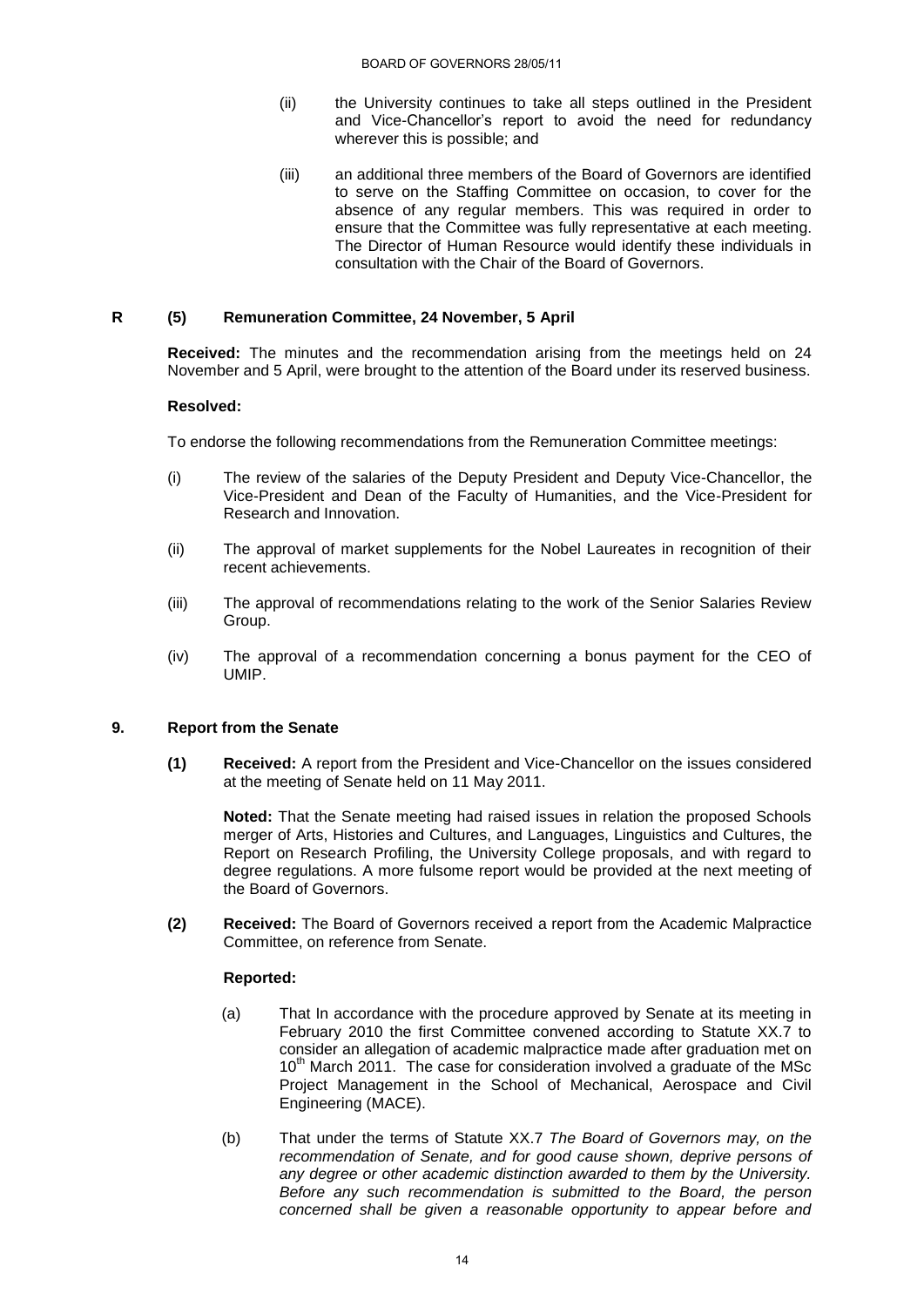*state his or her case to a committee appointed by the Board and the report of such committee shall be placed before the Board for consideration.*

(3) That the membership of the Committee was as follows:

Membership: Professor Colin Stirling (Vice-President Teaching, Learning and Students) (*Chair*) Professor Mike Sutcliffe (Head of School of Chemical Engineering and Analytical Science) Dr Christine Bundy (Academic Staff) Dr Pam Vallely (Academic Staff) Mr Johnson Ademeso (Student member)

(4) That the Committee was tasked to conduct its business in accordance with the rules of natural justice and in line with the arrangements for the Student Discipline Committee of Senate. Following full consideration of the documentary evidence presented and having interviewed the graduate concerned the Committee concluded that the extent of the plagiarism in the dissertation was such that it constituted sufficient grounds for the revocation of the postgraduate degree of MSc Project Management awarded in December 2008.

## **Resolved:**

To endorse the recommendation of Senate that the award of Master of Science (MSc) in Project Management be revoked and that the graduate concerned be awarded instead the lesser qualification of a Postgraduate Diploma in Project Management and that the University"s record be amended on that basis.

## **10. Report from the Planning and Resources Committee**

**Received:** A summary of matters discussed at the meetings of the Committee held on 8 February, 8 March, 12 April and 10 May.

- (1) That at its meeting on 7 December 2010, the Committee noted that the University had submitted its Five-Year Forecast in the form of an update on 2010-11 figures (effectively a Two-Year Forecast) and details of scenario planning being undertaken, to HEFCE by the deadline of 1 December 2010. Forecasts for the following three years were submitted by the deadline of Friday 15 April 2011, in addition to an updated forecast for the period ending July 2011, following consideration by the Committee at its meeting on 12 April 2011.
- (2) The Committee considered draft management accounts as follows: for the period ended 31 October 2010 (at its meeting on 7 December 2010), the periods ending 30 November 2010 and 31 December 2010 (at its meeting on 8 February 2011), the period ending 31 January 2011 (at its meeting on 8 March 2011), and for the period ending 28 February 2011 (at its meeting on 12 April 2011). The Committee considered the Debt Summary as at December 2010 at its meeting on 8 March 2011.
- (3) That at its meeting on 8 February 2011, the Committee considered the changes made to update the Fraud Response Plan and recommended it to Audit Committee for approval and adoption by the Board of Governors.
- (4) That at its meeting on 8 February 2011, the Committee considered the information received to date on funding for 2010-11, 2011-12 and beyond from the Secretary of State for Business, Innovation and Skills and from HEFCE. At its meeting on 12 April 2011, the Committee considered the HEFCE recurrent grant for the academic year 2011-12 and issues arising from the grant letter. The Committee noted that the University"s provisional HEFCE recurrent grant for 2011-12 would be £175m, a decrease in cash terms of £4.8m or -2.7% when compared with the final 2010-11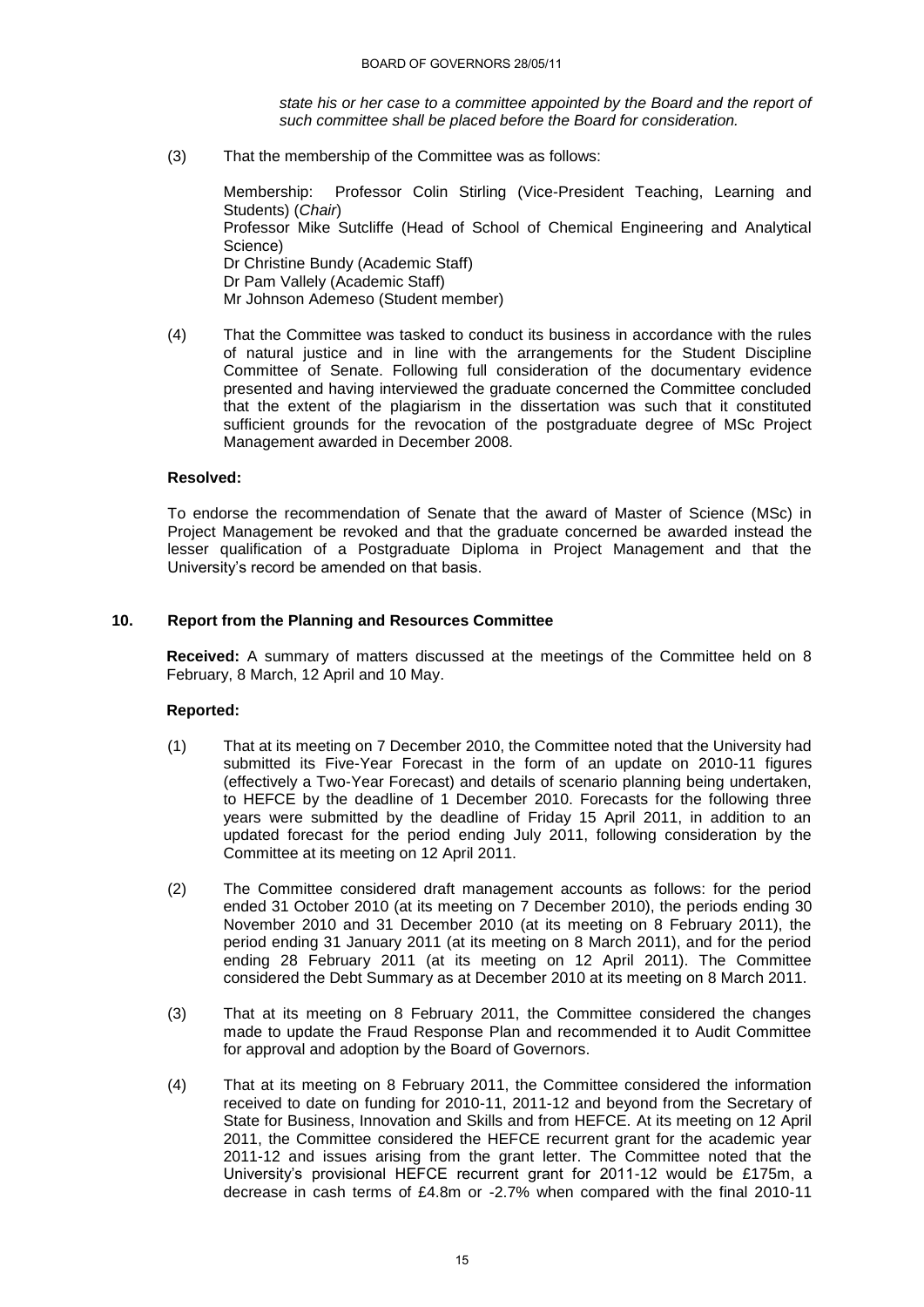allocation (but £10.1m or -5.4% when compared to the original 2010-11 allocation in March 2010). This was a smaller reduction than the 4.1% for the sector as a whole.

- (5) That at its meeting on 8 February 2011, the Committee considered the University"s 2009-10 TRAC return, which had been submitted by the deadline of 31 January 2011, noting that the surplus/deficit as a percentage of costs was fairly consistent year-onyear across the TRAC categories of teaching, research and other, which gave confidence to the results. The Committee also received the final report of the Time Allocation Survey v Workload Allocation Model Working Group, noting that the Time Allocation Survey would continue to be used for the time being, and an update from the Equipment Working Group.
- (6) That at its meeting on 7 December 2010, the Committee approved the University"s Office for Fair Access (OFFA) Monitoring Report 2009-10, which was subsequently submitted by the deadline of 14 January 2011. At the meeting on 8 February 2011, the Committee held a wide-ranging discussion on levels of expenditure on access measures, the merits of bursaries, scholarships and fee waivers and the University"s current ratio of spending on bursaries, outreach/staffing and student support/disability. It considered the issues, timescales and guidance to date for the 2012 Access Agreement, noting that final guidance from OFFA had yet to be received. It noted that the basic and higher levels of graduate contribution were changing from 1 September 2012 so that universities could levy charges between £6,000-£9,000 for their undergraduate programmes and that any Higher Education Institution that intended to charge students over the basic level of £6,000 for any of their courses must agree a new Access Agreement with OFFA.
- (7) At its meeting on 12 April 2011, the Committee received the statement on tuition fees and student funding, prepared by the President and Vice-Chancellor. It was reported that because of the timetable imposed by the Office for Fair Access, it had been necessary for the core undergraduate fee to be approved in principle by the Board of Governors at the Planning and Accountability Conference on 22-23 March 2011. The Committee also received the final draft of the University"s Access Agreement prior to its submission to OFFA, which it approved in principle subject to further discussion at Tuition Fees Sub-Committee on 14 April 2011 on the proposals for Year Out and Foundation Years. It was also noted that there had been strong input from the students into the Access Agreement and that the figure submitted was close to a spend of £850 per full-time equivalent student in "steady state" of 2014-15 and 2015- 16 which was close to OFFA"s suggested upper spend. The Committee recorded its thanks to colleagues involved in putting together the Agreement, especially in light of the guidance from OFFA being constantly changed.
- (8) That at its meeting on 7 December 2010 the Committee approved the standard fees for international students for 2012-13 and the increase for non-standard tuition fees for 2012. The Committee held a lengthy discussion on the standard tuition fee for taught masters programmes for students commencing their studies in 2012-13 at its meeting on 8 March 2011 and at its meeting on 12 April 2011 agreed that the minimum tuition fee for taught masters programmes for students commencing their studies in 2012-13 should be £5,000.
- (9) That at its meeting on 7 December 2010, the Committee approved the budget for 2011-12, and approved in principle the indicative budget for 2012-13 and 2013-14, for three high profile international scholarship schemes: Equity and Merit Scholarships for Developing Countries (E&M); Higher Education Scholarships for Palestinians (HESPAL); and UK-US Fulbright Scholarship. At its meeting on 8 March 2011 the Committee approved the budget for the provision of support services for international students other than pre-sessional courses and bespoke courses for 2011-12, and also approved the 2011-12 budget for agent commission.
- (10) That at its meeting on 7 December 2010, the Committee considered the Flexible Working Scheme and agreed to recommend to the Board of Governors that there should be no change to the requirement that those taking advantage of the scheme signed up to a permanent change in their contract with no guarantee of a return to their previous terms. At the meeting on 8 February 2011, the Director of HR also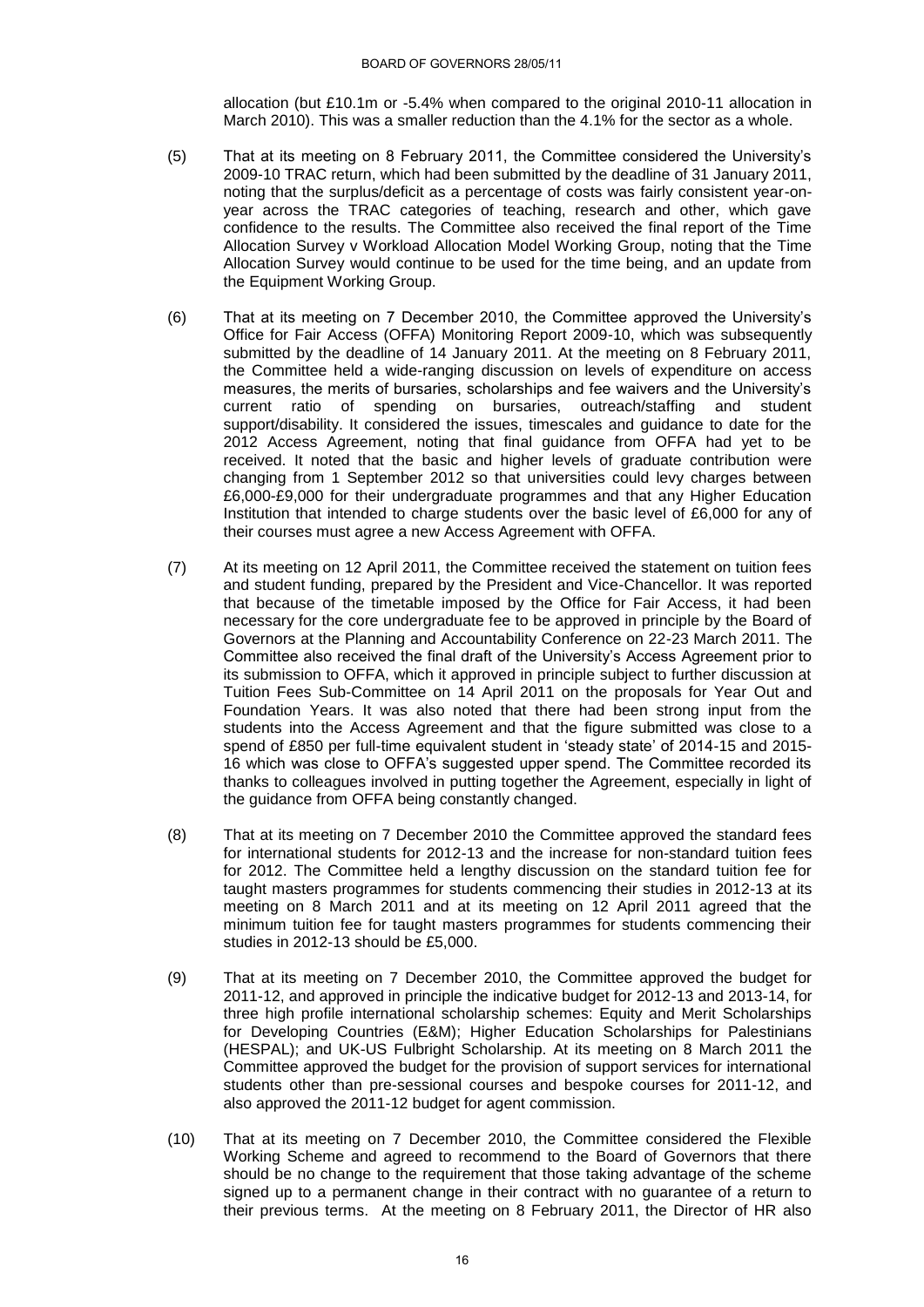confirmed the concluding position of the 2010-11 pay round at a national level. At its meeting on 12 April 2011, the Committee received an update on applications to the ERVS scheme which closed on 31 January 2011. A total of 968 applications had been received, of which 462 had been approved. The Committee also received the notes of the HR Sub-Committee meetings held on 16 November 2010 and 1 February 2011 at its meetings on 7 December 2010 and 8 March 2011 respectively.

- (11) That at its meeting on 7 December 2010, the Committee approved the submission of the final report on the Economic Challenge Investment Fund to HEFCE by the deadline of 31 December 2010. It also received a report on the University"s draft response to the HEFCE Research Activity Survey, which was subsequently submitted by the deadline of 14 December, and noted that the Annual Monitoring Statement and Corporate Planning Statement had been submitted to HEFCE by the deadline of 1 December 2010.
- (12) That at its meeting on 7 December 2010, the Committee received a provisional indication of student numbers as at 1 December 2010, which confirmed that the University would be below the HEFCE cap on student recruitment, and approved revised target numbers for 2011-12. At the meeting on 8 February 2011, the Committee noted that it had been agreed to reduce the target numbers further, and also received an update on applications and offers. The Committee received reports on full-time undergraduate and postgraduate taught applications, offers and acceptances at its meetings on 8 February and 8 March 2011.
- (13) That at its meeting on 8 February 2011, the Committee received the latest draft of the Stock Take Report and the reports from the 2010 Operational Performance Reviews (OPRs), noting the dates for the 2011 OPRs. At the meeting on 8 March 2011 the Committee received interim reports on the actions identified in the OPR reports.
- (14) That at its meeting on 12 April 2011, the Committee considered the report of the 2010 Stakeholder Survey and endorsed the Action Plan which followed from the discussions of the report held at Direct Reports Group and the external Engagement Group. The Committee also received the draft HEFCE Assurance Review Report and approved the amendments and the response to the suggestions for improvement for submission to HEFCE, noting that it was not a common occurrence for HEFCE not to make any recommendations for improvement.
- (15) That at its meeting on 12 April 2011, the Committee received a report on the HESA Performance Indicators on widening participation and retention and the University's response to the HEFCE consultation on the Higher Education Innovation Fund.
- (16) That the Committee received the Minutes of the Capital Planning Sub-Committee meeting held on 23 November at its meeting on 8 February 2011 and the Minutes of the meetings held on 25 January and 15 March 2011 at its meeting on 12 April 2011. At its meeting on 8 February 2011, the Committee considered the HEFCE statement of metrics from both rounds of the Capital Investment Framework. The metrics confirmed, *inter alia*, that the University"s investment levels were falling back year on year following the peak post merger and that the cost to upgrade buildings in condition C and D as a proportion of total income were increasing. A copy of the HEFCE letter and metrics is attached to this Report.
- (17) That at its meeting on 7 December 2010, the Committee approved the Transnational Education Policy in principle and forwarded it to the Senate.
- (18) That at its meeting on 8 February 2011, the Committee considered a *Case for investment 2011-15 and beyond*, submitted by the Director of Development. The Committee agreed to support the strategic investment proposed, emphasising that the outcomes should be monitored carefully and there should be regular reports on progress.
- (19) That at its meeting on 8 February 2011, the Committee considered the University"s draft response to the HEFCE consultation on changes to information published by institutions. The document proposed to introduce a Key Information Set for degree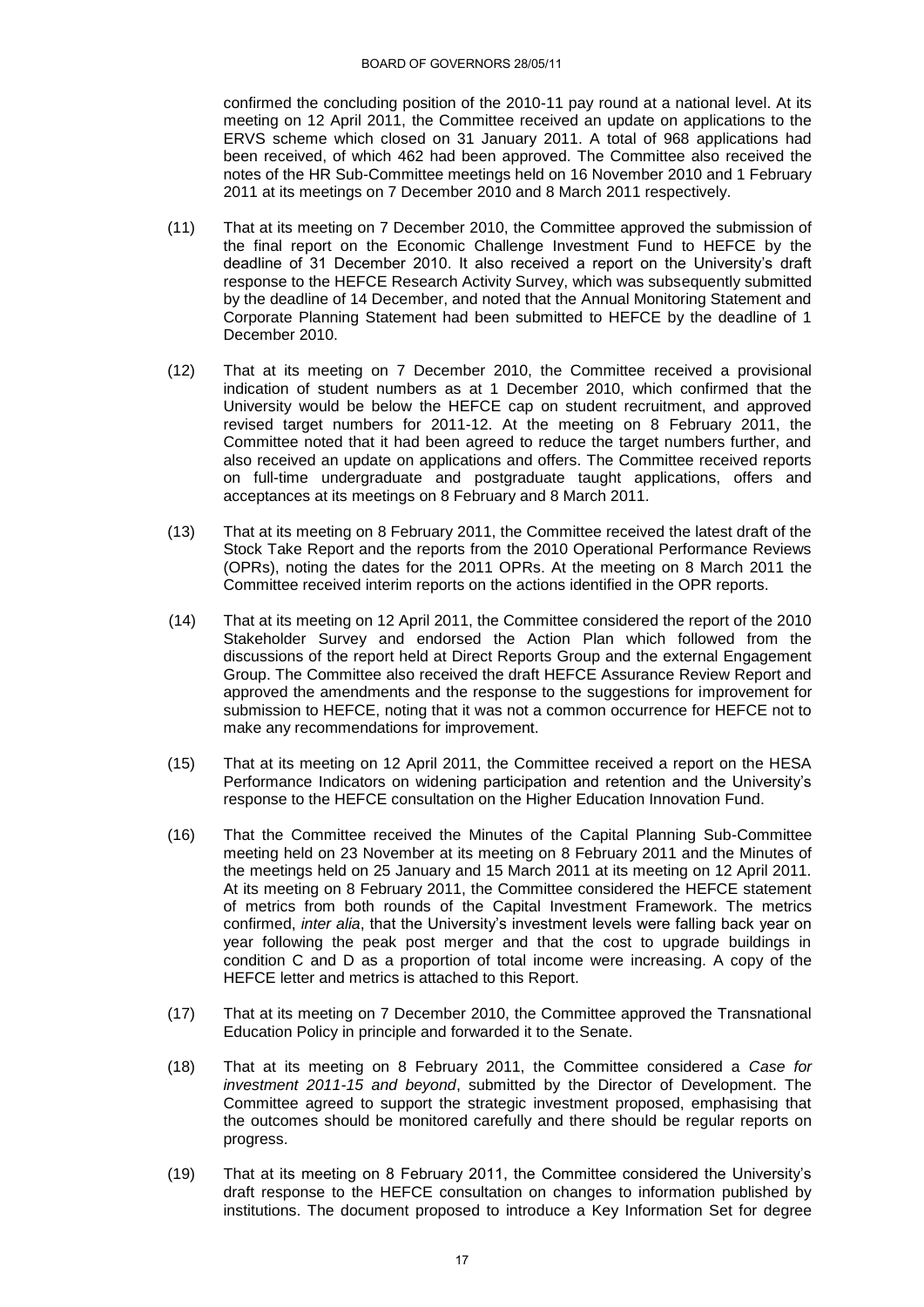programmes in England and Northern Ireland. The Committee was also informed of the concerns expressed in the University"s response to the HEFCE letter (03/2011) on public information and graduate salary data.

(20) That at its meeting on 8 March 2011, the Committee considered a paper on the *Costs, benefits and issues associated with open access publishing at The University of Manchester*. The Committee agreed that the University should adopt a Publications Policy based on green open access principles (i.e. self-archiving peer-reviewed articles in a repository). The Publications Policy would be an integral part of the University"s Research Strategy.

# **11. Statement from the General Secretary**

### **Noted:**

That at the close of the meeting, Ms Sarah Wakefield, who was attending her final meeting as General Secretary before handing over to Ms Letty Newton, delivered a short address to the Board, thanking them for their support and urging them to continue working fruitfully in partnership with the Students' Union.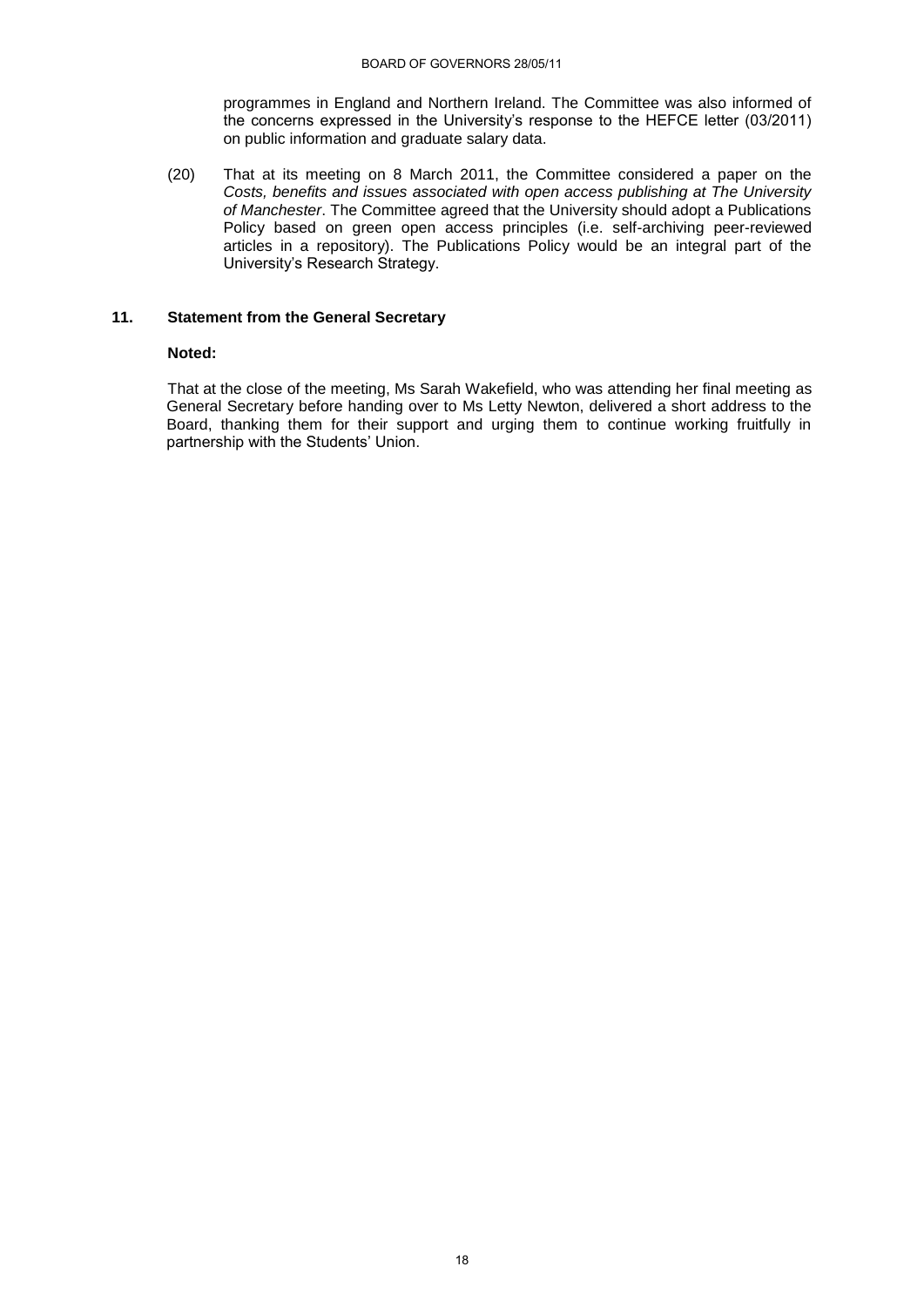### **(a) Re-appointments to the Board of Governors in Category 2**

### **Mr Robert HOUGH**

Robert Hough, DL, LLB, received his secondary education at Williams Hulme"s Grammar School in Manchester, before pursuing undergraduate study in the University of Bristol, from which he graduated in 1967. He was admitted as a solicitor in 1970 and his subsequent legal career, for the period up to 1989, saw him specialise in corporate, commercial and banking law. In 1986, he became a non-executive Director of Peel Holdings plc, one of the leading property and transport companies in the United Kingdom, whose businesses include the Trafford Centre and the Manchester Ship Canal and three years later, he first took up appointment with the Company on an executive basis. He was Deputy Chairman of Peel Holdings from 1989 to 2009 and he was Chairman of the Manchester Ship Canal Company from 1987 to 2002 and Chairman of Liverpool Airport from 1997 to 2009. From 1995 to 1999, he was Chairman of the Organising Committee of Manchester's 2002 Commonwealth Games. He was appointed Chairman of the Northwest Regional Development Agency in August 2009. He is also a non-Executive Director of a number of other public and private companies including Provident Financial plc and Styles and Wood Group plc. He was Chair of the urban regeneration company, New East Manchester from 2002 to 2009. He is a member of the Steering Group of the Northern Way and a former member of the Learning & Skills National Council. He is a Deputy Lieutenant for Greater Manchester and a Past President of the Manchester Chamber of Commerce and Industry, and during 2004-2005, served as the High Sheriff of Greater Manchester. He has been a member of the Board of Governors since 2005.

### **Mr Anil RUIA**

Anil Ruia, OBE, JP, LLB, ACA, DL, is Director of Botraco Limited, a privately-held business, based in Manchester, whose principal activity is the import, distribution and conversion of textiles. In addition, the company has a controlling stake in Warren Tea Limited India, which is concerned with the growth, manufacture and sale of tea. Educated at Stockport Grammar School and, subsequently, King"s College London, he has, in the course of his career to date, served as a member, Director, Vice-Chair or Chair of a wide variety of local and national organisations, including the North West Cultural Consortium, Manchester 2002 Limited, the North West Development Agency, the North West Textile and Clothing Network, the Asian Business Federation, Granada Television Limited, the Commonwealth Film Festival, Sport England North West, the Cabinet Office Diversity Team, the Alliance for Skills and Productivity, and Knowledge Capital, Manchester. Within the legacy and current universities, he has served as a member of the Board of The University of Manchester Foundation and holds membership in a lay capacity on the Board of UMIP (University of Manchester Intellectual Property) Limited. He has been a Magistrate since 1998, was awarded the OBE for services to business in 2001, was honoured under the Asian Jewel Awards scheme with a Lifetime Achievement distinction, and last year was appointed a Deputy Lieutenant of Greater Manchester. He has been a member of the Board of Governors since 2005, and took up the Chairmanship in September 2010.

## **(b) New appointments to the Board of Governors in Category 2**

### **Mr Neville RICHARDSON**

Neville Richardson, BA, FCA, originally from Derbyshire, England currently serves as the Chief Executive of CFS at Co-operative Group Limited. Mr. Richardson serves as the Chief Executive of Co-Operative Financial Services Limited, Co-operative Bank plc, Co-operative Insurance Society Limited and CIS General Insurance Limited. Mr. Richardson joined Britannia Building Society in 1998 as Group Finance Director and also served as its Group Chief Executive since November 2002 and Deputy Chief Executive since January 2002. A Chartered Accountant, he was appointed to the position of Group Finance Director at the Society after 21 years with Price Waterhouse, where he was a partner in the Financial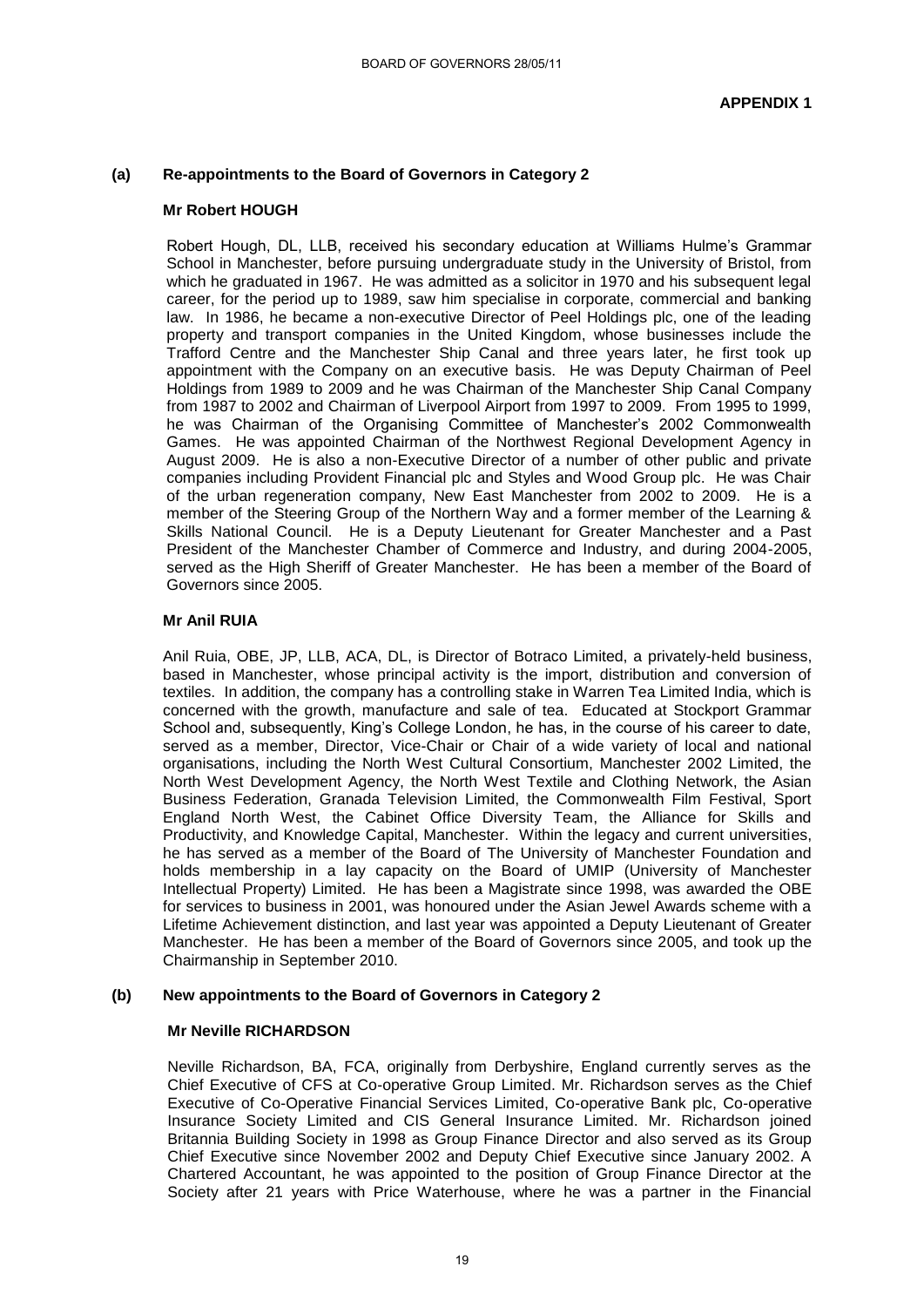Services Practice. During his career with Price Waterhouse, Neville was based in Manchester and London in the UK, and St. Louis in the USA.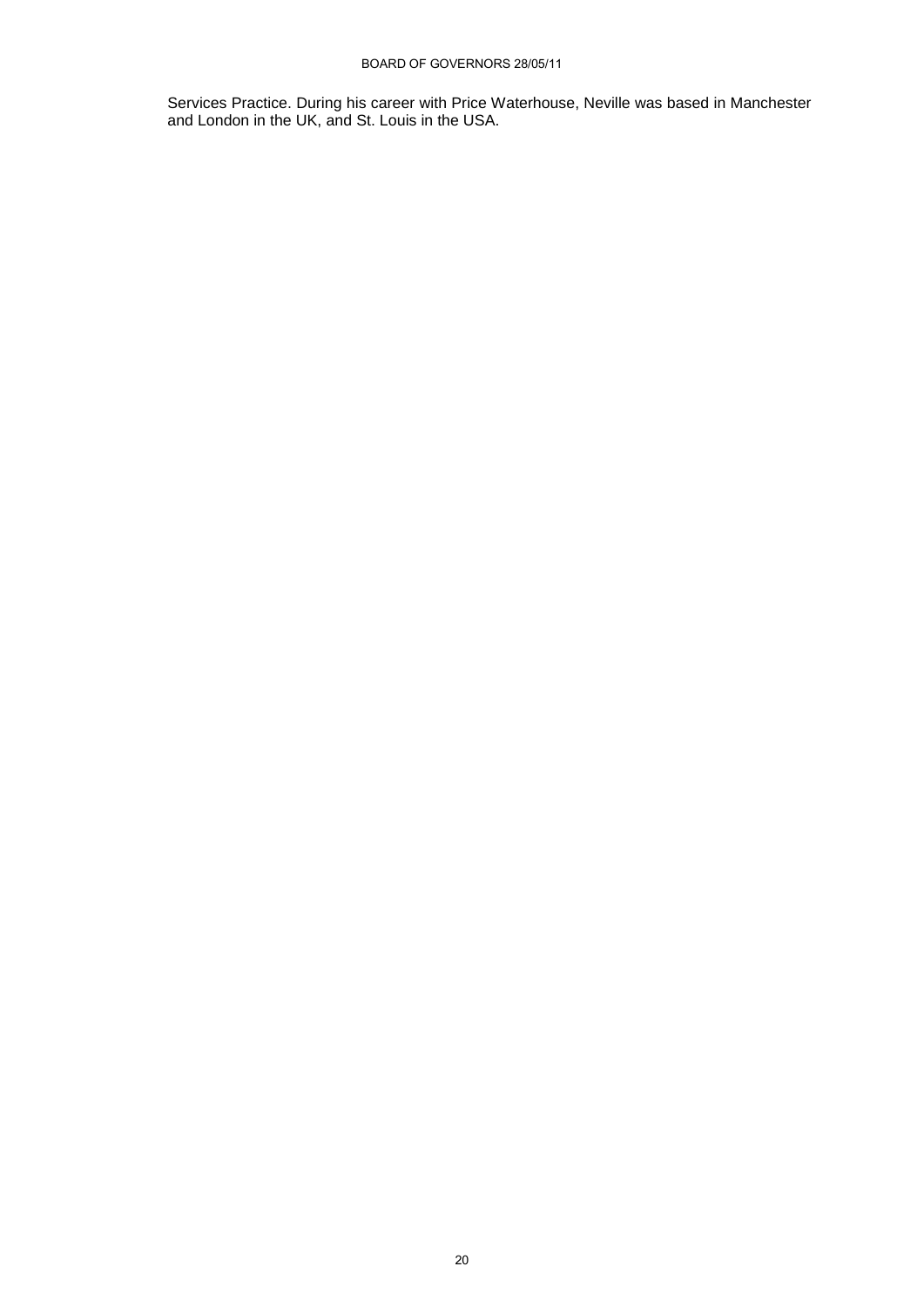### **Re-appointments to the General Assembly in Category 3**

### **Mr Brian CLANCY**

Brian Clancy, JP, BSc(Eng), FIStructE, FICE, DCIOB, FConsE, FRSA, MRICS, MCIArb, was founder and Chairman of Brian Clancy Partnership 1972-1999 Consulting Engineers and Building Surveyors and continues to practice as Consulting Engineer, Surveyor and Arbitrator. He was International President of the Institution of Structural Engineers in 1996; National Chairman Association for Consultancy and Engineering in 2000; has served as a magistrate for twenty-eight years, a former visiting Professor Liverpool John Moores University and a Chairman and School Governor of a full spectrum of Primary and Secondary Schools over a twenty-year period. Brian served on the Board of Governors at the University between 2004 and 2006. Prior to this he served as the Chairman Project Unity Estates Master Plan Task Group; Chairman Campus Signage Committee; Chairman Project Monitoring Sub-Committee; Member of Remuneration Committee. He currently serves on the Nominations Committee and was awarded the University Medal of Honour in 2006.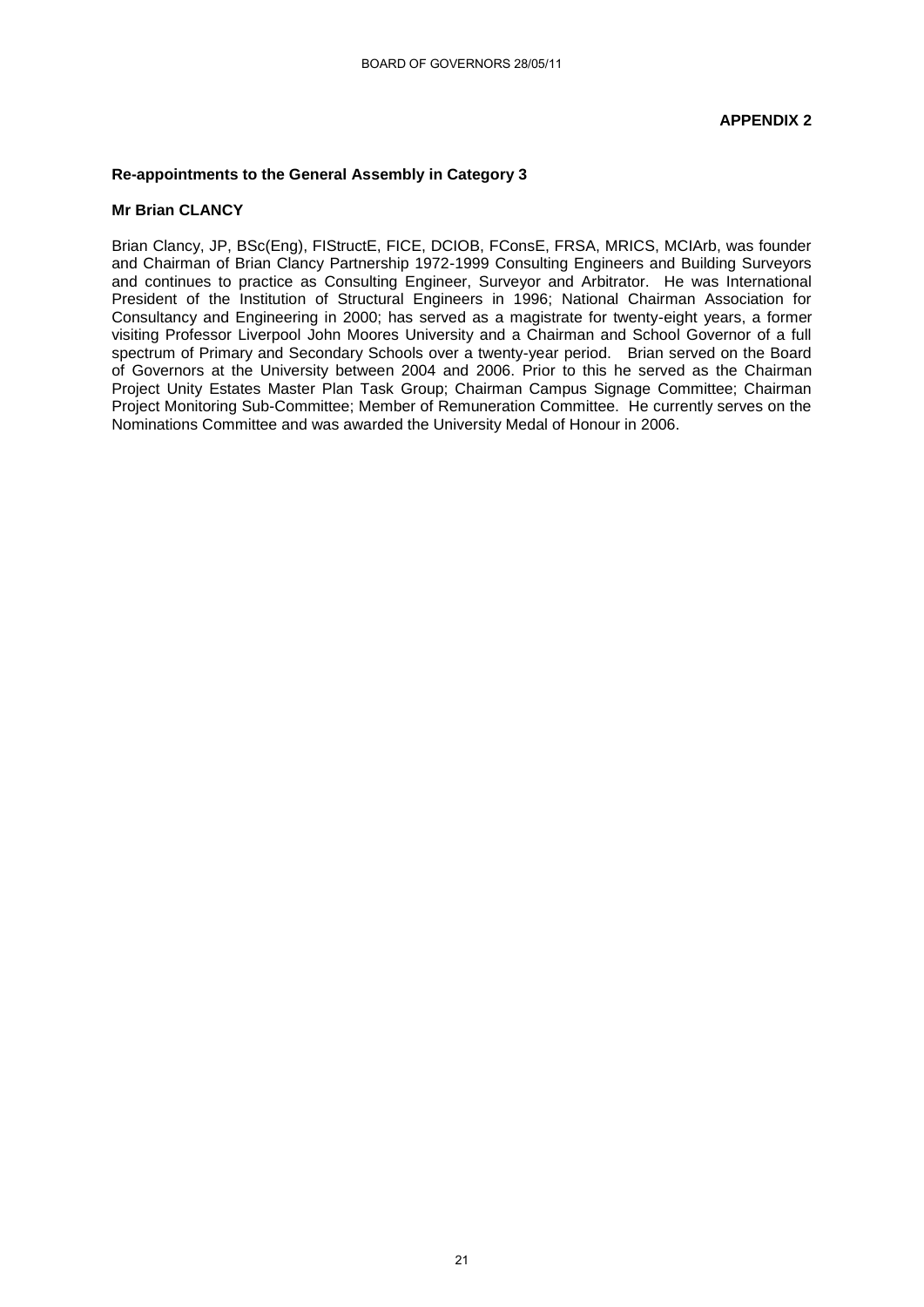### **(a) Re-appointments to the General Assembly in Category 9**

#### **Mr Tony AGGARWAL**

Tony Aggarwal, who holds the degree of MBA from Manchester Business School, is a management consultant, based in Greater Manchester and working on substantial Government projects to develop strategic alliances between UK companies and organisations and their counterparts in Europe, in the Middle East, in South Africa and on the Indian subcontinent. He has a strong interest in the links between universities and the outside world, particularly in terms of how Research and Development may be commercialised and how British educational expertise can be deployed in overseas markets, and has a successful track record of helping to develop such links. Tony is in regular dialogue between the University and City/Regional Agencies, on how international links can be further developed. He has been a member of the General Assembly since September 2005.

#### **(b) New appointments to the General Assembly in Category 9**

## **Mr Paul NEWMAN**

Paul Newman is Head of Communications at MediaCityUK. Before joining Peel Media, Paul was Communications Director for Liverpool, European Capital of Culture 2008. Paul spent 20 years as a broadcaster for BBC News, ITV and Sky News, including three years as sports correspondent for the BBC"s Six O"clock News. From 2000 until 2003, Paul was Director of Communications at the Football Association.

#### **Mr Andy WATSON**

Andy Watson joined Ageas Insurance UK as the Managing Director, UK Retail in February 2010. Most recently he held the position of Head of Insurance UK at HSBC Insurance. Previously he was Managing Director UKI Partnerships at RBS and also worked for Cooperative Financial Services and Direct Line. Andy has an honours degree in Mathematics from The University of Oxford, holds a Fellowship of the Institute of Actuaries and successfully completed the General Manager Programme at Harvard Business School.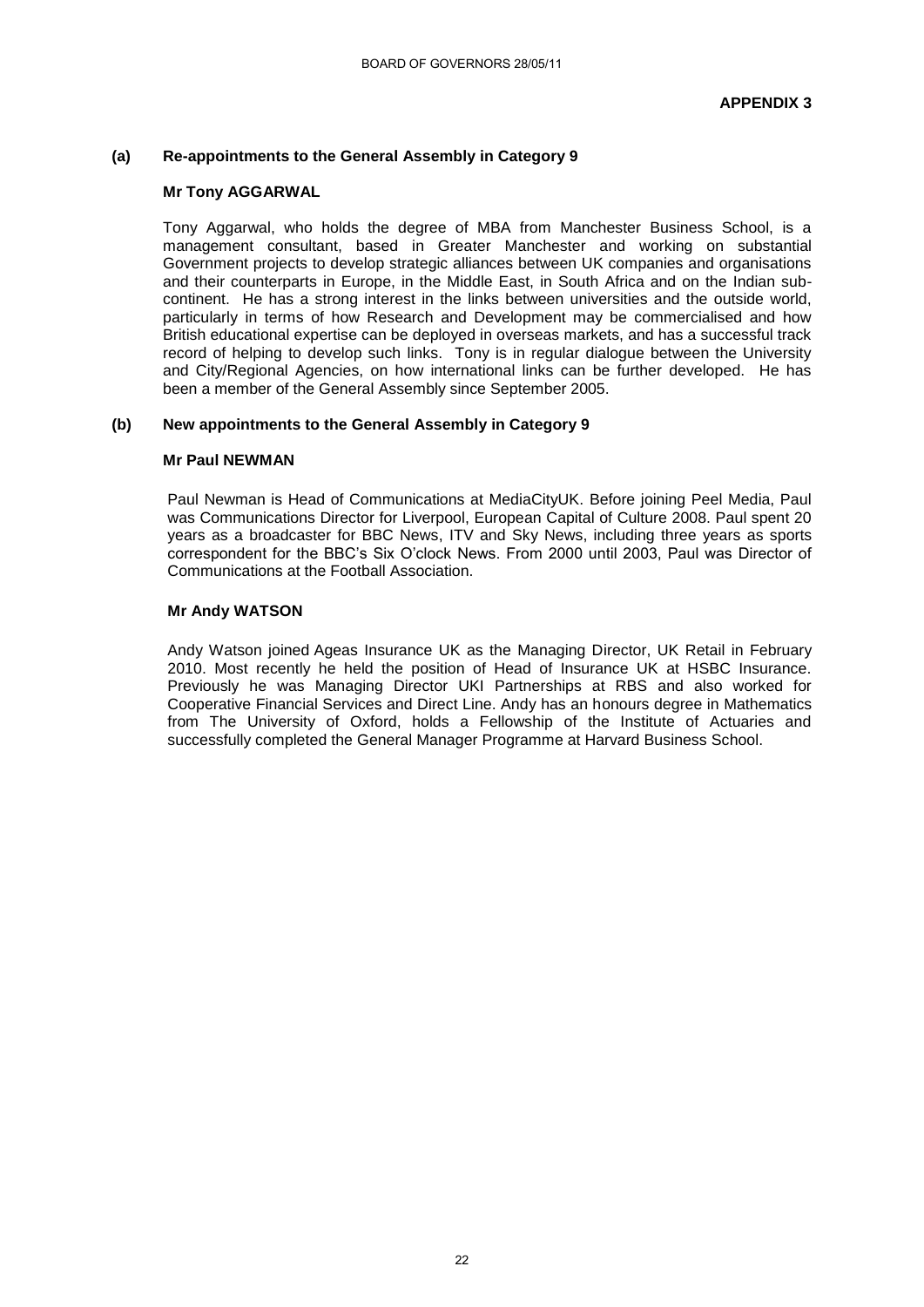### **The Press Board**

### **Regulation XVI**

### **The University Press**

[*Note:* Use of the term "Board" without further qualification means the Board of Governors.]

- 1. Pursuant to the provisions of Ordinance XIX.3, the membership of the Press Board shall comprise the Chair of the Finance Committee, the Chair of the Editorial Committee of the Press Board (as provided for in paragraph 2 below) and no fewer than four other persons appointed by the Board for such periods as the Board shall determine, one of whom the Board shall designate as the Chair.
- 2. The Press Board shall appoint an Editorial Committee, whose Chair shall be appointed by the Senate in consultation with the Press Board, and shall also have power to appoint such other committees on such terms as it may from time to time determine.
- 3. The Press Board shall report to the Board, through the Finance Committee, at least once each year.

## **The University Press Board**

#### **Composition and Membership of the Press Board**

At least four members appointed by the Board of Governors: Ms Gillian Easson (Chair) Mrs Jan Hennessey Mr John Skelton Professor Alistair Ulph

One member, nominated by Senate, as Chair of the Editorial Committee: Professor Joe Bergin

*Ex officio* members: Mr David Rodgers (Chief Executive, MUP) Ms Jan Wilkinson (University Librarian) Ms Louise Bissell (Finance Representative, Head of Corporate Accounts)

Secretary: Ms Emma Brennan

## **Terms of reference**

- 1 The University Press Board is responsible for the oversight of the Manchester University Press, on behalf of the Board of Governors of the University.
- 2. On behalf of the Board of Governors to consider, comment upon and approve the following:
- (a) the strategic direction of the press;
- (b) the budget for the following year;
- (c) the financial statements produced at the year-end..
- 3. To monitor the performance of the Press against the strategy agreed.
- 4. To monitor the financial performance of the Press on a regular basis.
- 5. To consider the risk management approach adopted by the Press, and as and when required, to consider any personnel issues referred to it by management.